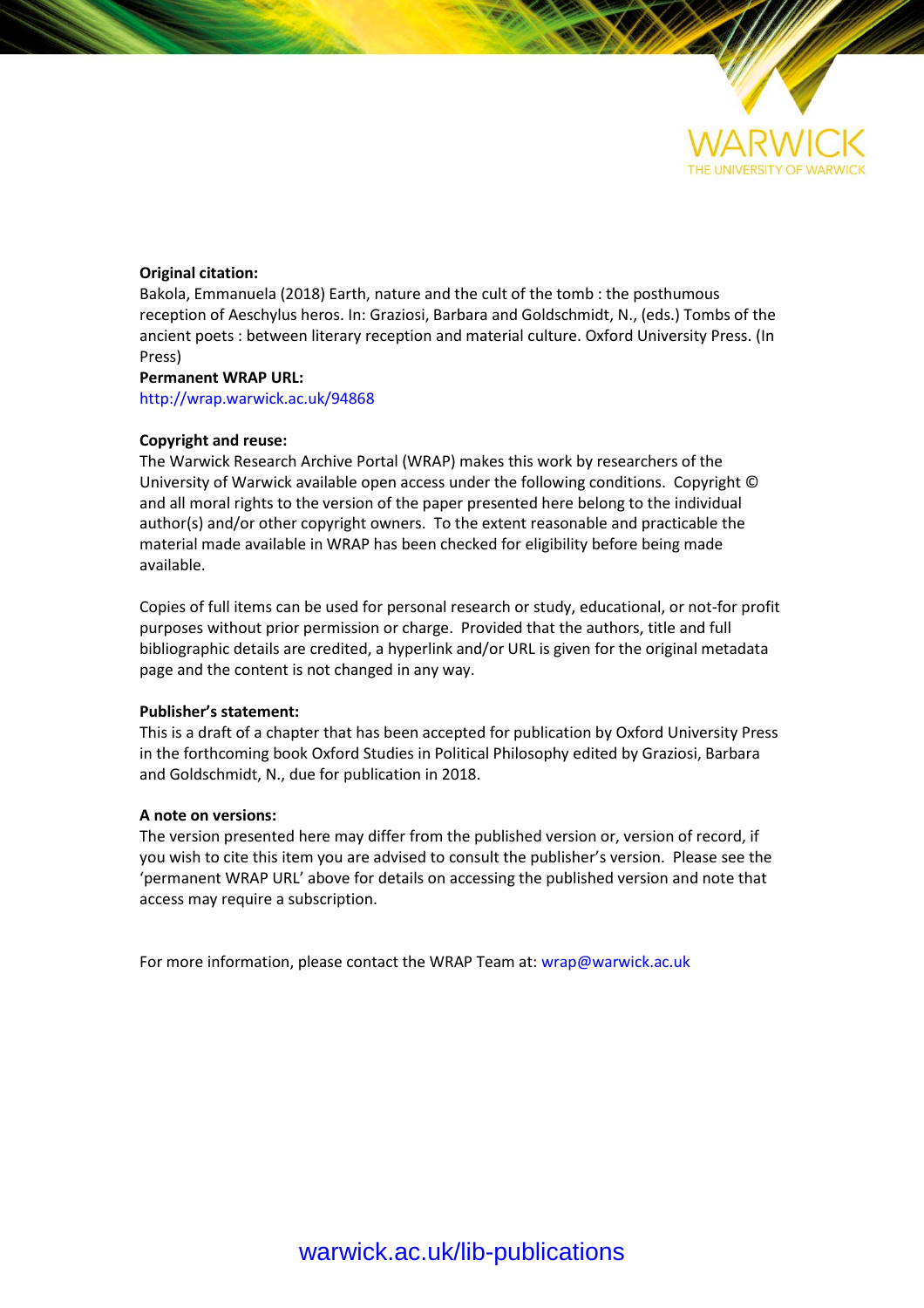# **Earth, Nature and the Cult of the Tomb: The Posthumous Reception of Aeschylus** *heros***\***

## Emmanuela Bakola

One of the themes which emerge in this volume is the close association of poets with the landscapes which posthumously house (or, are imagined to house) their bodies and tombs. In fictional funerary epigrams, travelling accounts and stories, especially from the post-classical period, images of nature and land elements are used to capture poets' perceptions by posterity, sometimes more so than man-made commemorative structures.<sup>1</sup> Perhaps the most telling example, discussed by Graziosi in this volume, is that of Orpheus. From torrential streams to rivers flowing underground, to caves emanating oracular knowledge, to nightingale song, there is a remarkable variety of natural elements that are imagined as operating at the poet's various imaginary resting places and, even more importantly, echoing the perceived character of the Orphic oeuvre.<sup>2</sup> Although Orpheus might be considered an exceptional case, since his poetry had a reputation of breathing life into nature already since the classical period, $3$  other sources suggest that he might not be so special in his posthumous connection to nature and the landscape. As Montiglio observes, the vituperative character of Hipponax' iambic poems is captured by the poetic rendition of his burial site as able to grow only stinging thorns and acerbic fruit.<sup>4</sup> In other funerary epigrams of the *Palatine Anthology*, the perceived 'sweetness' of Sophocles' lyrics is captured by the image of live bees making honey and adorning his tomb,<sup>5</sup> and Anacreon's association with Dionysiac inspiration is reflected on the image of vine that moistens the ground and nurtures the buried poet and his poems. 6

<sup>\*</sup> I would like to thank Eric Csapo, Barbara Graziosi, Nora Goldschmidt and the two anonymous readers for their comments and suggestions which helped improve this paper. I would also like to thank the Centre for Hellenic Studies, Washington, DC, for the award of a Visiting Fellowship in relation to this work.

<sup>&</sup>lt;sup>1</sup> See especially Graziosi, Hanink, Moniglio and Platt in this volume.

<sup>2</sup> *AP* 7.9 = n. 2.1379-86 G-P, Paus. 9.30.6-12, Diog. Laert. 1.5, Phanocles fr. 1, Hygin. Astr. 2.7. See Graziosi in this volume, 0000.

<sup>3</sup> For example, Simon. fr. 567 PMG, Aesch. *Ag.* 1629-32, Eur. *IA* 1211-15, Eur. *Ba.* 560-4.

<sup>4</sup> *AP* 7.536 (Alcaeus of Messene 13 G-P). See Montiglio in this volume, 0000.

<sup>5</sup> *AP* 7.36 (Erycias). See Montiglio 0000.

<sup>6</sup> *AP* 7.24 ('Simonides' 3 G-P). See Montiglio 0000.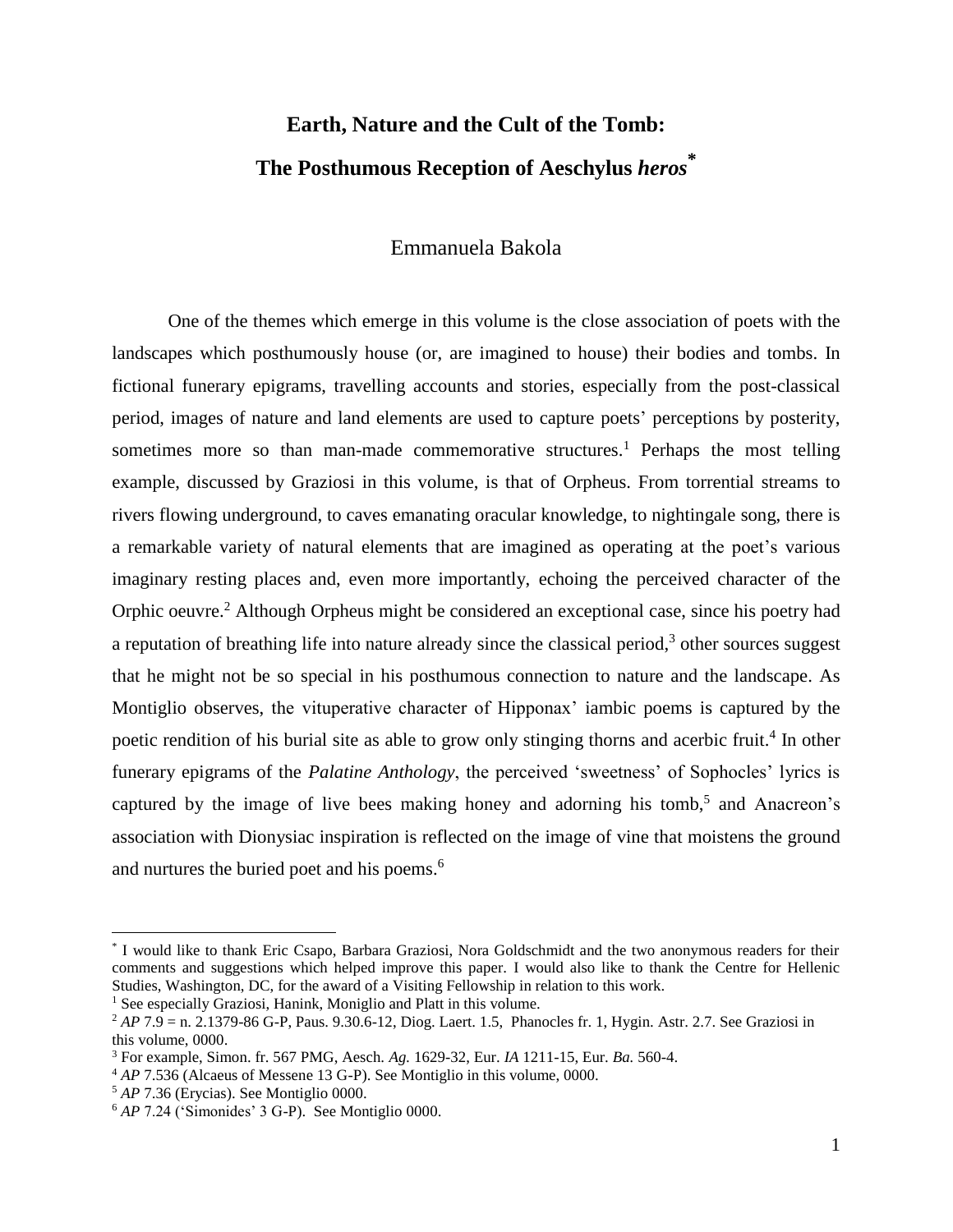The material connection of poetic personalities, styles and oeuvres with elements of nature and the landscape through the poeticization of burials is intriguing, and one rightly wonders about its rationale and origins. Unfortunately, since we have only a small fraction of these poets' works and of the responses by later authors and audiences, we can say very little on the level of detail. Nevertheless, the recent advances in the study of poets' biographical traditions, especially as concerns the value of comedy as source,<sup>7</sup> give us reasonable confidence that as a general tendency, this kind of reception echoes elements from the poets' own oeuvres, their poetic personas or early responses to their work. In the present volume, for example, Montiglio has astutely proposed that the lush vegetation which is envisaged to adorn poets' tombs in the *Palatine Anthology* echoes their privileged poetic connection with Dionysus, which often originates in their oeuvres and is attested in other sources including Old comedy.<sup>8</sup>

Another route which may shed light on the poets' posthumous association with the landscape is the proliferation of poets' hero cults in the postclassical period. Tomb cults of poets and the narratives that surrounded them flourished especially from the Hellenistic period onwards.<sup>9</sup> In her discussion of Pausanias' account in this volume, Hanink observes that poets' burials are envisaged like a root system that nourishes the Greek landscape.<sup>10</sup> These observations may provide some explanation for the proliferation of portrayals of poets' tombs through nature imagery in the aforementioned postclassical sources. For, hero cults were saliently connected with the preservation and promotion of fertility, prosperity and well-being - or their opposites, if the apportioned honours failed to be observed.<sup>11</sup>

An example of how poetic oeuvre, poetic self-presentation and hero-cult may together contribute to a poet's posthumous connection with natural elements is provided by the Mnesiepes Inscription, an important source for the cult of the iambic poet Archilochus.<sup>12</sup> According to this inscription, after Archilochus' death in Paros, the fertility of land and people

<sup>&</sup>lt;sup>7</sup> Lefkowitz' thesis (1981, 2<sup>nd</sup> edn. 2012) about the fictionality of ancient biographies as mere readings of the poets' works has been nuanced further, and the study of comedy has been instrumental to this. See, for example, Biles (2002); Bakola (2008); Rawles (forthcoming), Introduction and chs. 4 and 5. Whilst the biographical anecdotes are not necessarily 'historical' in a strict sense, many are not arbitrary and, provided the right methodology is used, they can offer valuable glimpses into early reception and literary criticism.

<sup>8</sup> For Dionysus and poetic inspiration, and comedy's use of the idea, see 0000 below. See also Montiglio 0000.

<sup>&</sup>lt;sup>9</sup> See Kimmel-Clauzet (2013).

<sup>10</sup> See 0000 below.

 $11$  See below, 0000.

 $12$  On the cult of Archilochus on Paros and its date in the 6th century, see Clay (2004) 9-39, including 10-24 on the Mnesiepes inscription, which dates from the 3<sup>rd</sup> c. BC. Cf. Nagy (1989), 64-5. For a critique of Clay, see MacPhail in BMCR 2005.09.32.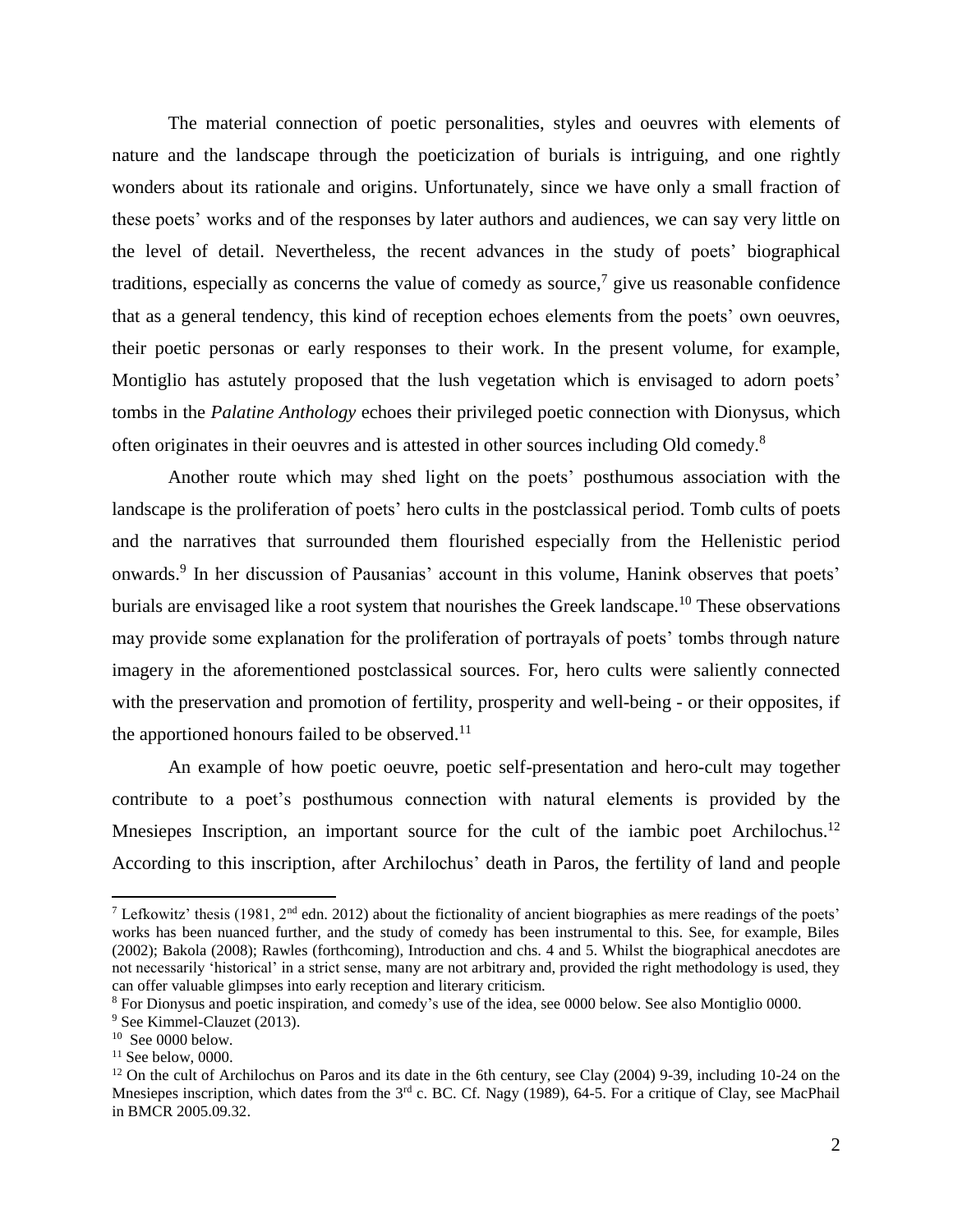were blighted. This was remedied only after the Parians instituted a hero cult for the poet, building the Asclepieion and worshipping him alongside other divinities including Dionysus. This tradition has rightly been connected to 'Archilochus'' poetic appropriation of Dionysus and natural powers as his sources of inspiration, famously suggested by Archil. 120W:

ὡς Διωνύσου ἄνακτος καλὸν ἐξάρξαι μέλος

οἶδα διθύραμβον οἴνῳ συγκεραυνωθεὶς φρένας

I know how to initiate a fine song for Lord Dionysus,

a dithyramb, after my mind is thunder-struck with wine.<sup>13</sup>

In this chapter, I turn to another poet who, as I will try to demonstrate, was also associated posthumously with the materiality of nature on more than one levels, namely Aeschylus. I will argue that fifth-century audiences were familiar with the idea that Aeschylus was worshipped as hero profoundly connected to the landscape that housed his remains. I will also suggest that this connection was underpinned by elements which ultimately derive from Aeschylus' own works. Key to my argument about Aeschylus' hero-cult will be one of the most interesting but least explored testimonies about the poet's afterlife and reception in antiquity, namely the *Life of Aeschylus* §10-11. This testimony, whose value has often been questioned, suggests that after Aeschylus' death, his tomb in Gela, Sicily, became site of formal cult, attracting regular pilgrimages by members of the tragic profession.

καὶ σφόδρα τῶ τε τυράννω Ίέρωνι καὶ τοῖς Γελώοις τιμηθεὶς ἐπιζήσας τρίτον ἔτος γηραιὸς ἐτελεύτα ... ἀποθανόντα δὲ Γελῷοι πολυτελῶς ἐν τοῖς δημοσίοις μνήμασι θάψαντες ἐτίμησαν μεγαλοπρεπῶς, ἐπιγράψαντες οὕτω̇

Αἰσχύλον Εὐφορίωνος Ἀθηναῖον τόδε κεύθει

μνῆμα καταφθίμενον πυροφόροιο Γέλας̇

ἀλκὴν δ' εὐδόκιμον Μαραθώνιον ἄλσος ἂν εἴποι

καὶ βαθυχαιτήεις Μῆδος ἐπιστάμενος.

εἰς τὸ μνῆμα δὲ φοιτῶντες ὅσοις ἐν τραγωιδίαις ἦν ὁ βίος ἐνήγιζόν τε καὶ τὰ δράματα ὑπεκρίνοντο.

Having been greatly honoured by the tyrant Hieron and the citizens of Gela, he lived a further two years and died an old man … After his death, the citizens of Gela gave him a lavish public burial and honoured him magnificently by writing the following epitaph:

<sup>13</sup> See Clay *ibid.* See also below, p. 0000.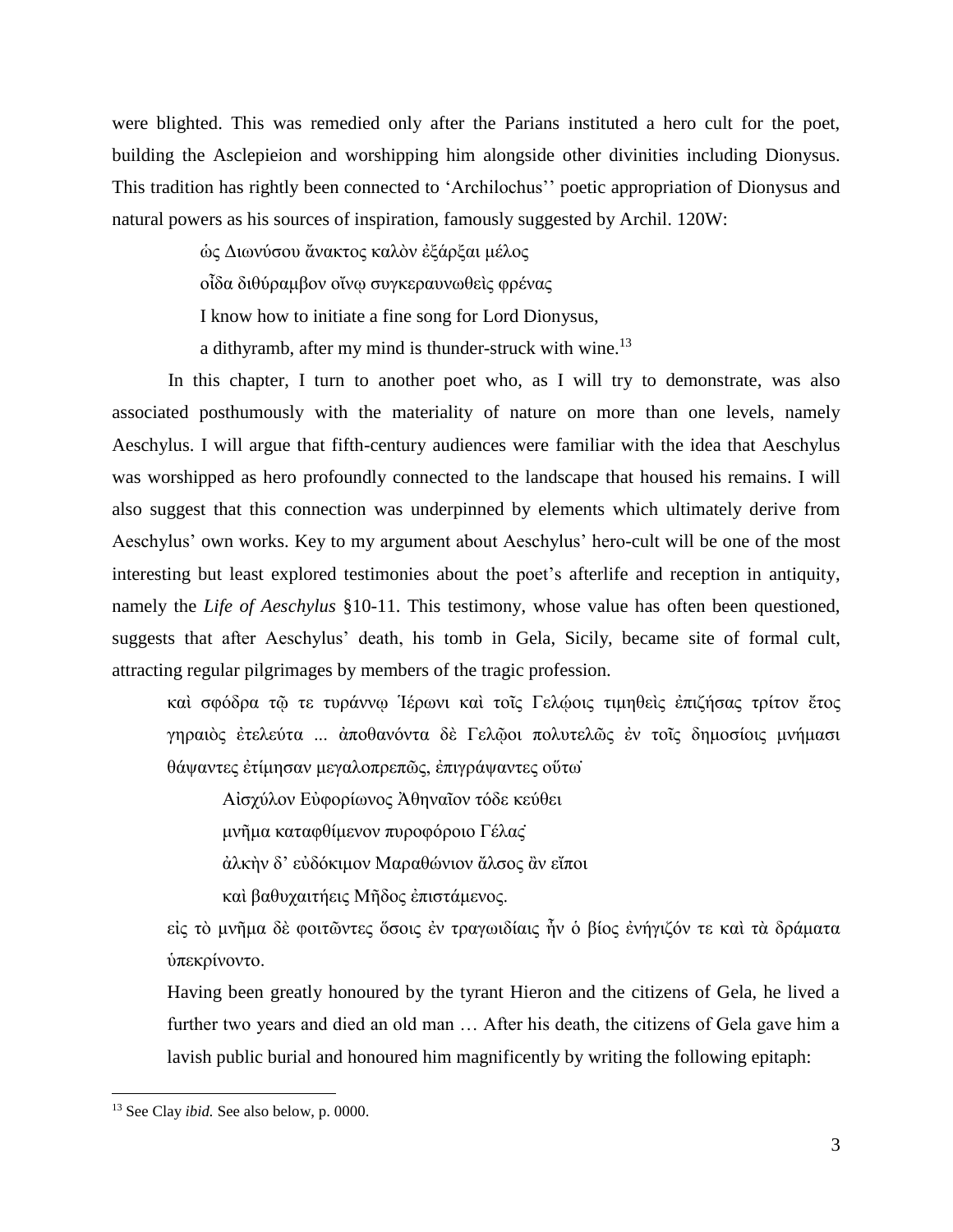This memorial holds Aeschylus the Athenian, son of Euphorion, who died in grain-bearing Gela. The grove of Marathon could speak of his famous courage

and the Mede with thick long hair who knows of it.

And whoever was professionally involved in tragedy, when they visited his memorial, would offer sacrifices and perform his plays.<sup>14</sup>

I will explore this testimony in the light of one of the earliest forms of Aeschylean reception, namely Aristophanes' *Frogs,* which, I argue, lends substantial value to it*.* My method will be a re-examination of the Aristophanic play's spatial semantics*,* especially concerning 'Aeschylus'' portrayal as a chthonic force and his 'resurrection' in the play's finale. I will argue that *Frogs* shows an awareness that the poet was associated with fertility in contemporaneous literarycritical discourses, and a perception of Aeschylean tragedy as preoccupied with ideas concerning earth and nature. I will then demonstrate that this posthumous association, which is found both in the *Frogs* and in the *Life of Aeschylus,* is especially connected with the land that was imagined as housing his burial. In the final part of this paper, I will explore possible connections between theatre and earth cults, and reflect on how Aeschylus' hero cult may fit into this scheme.

## **Aristophanes'** *Frogs:* **Athens' Cultural Sterility, 'Aeschylus', and his** *anodos* **from the Depths of the Earth**

*Frogs* is one of the most valuable sources for the ancient reception of Aeschylus' tragedy*.*  Although excellent works have been published on the subject,  $15$  little attention has been paid to how the play's performative dimensions might augment our understanding of the Aristophanic 'Aeschylus'. *Frogs* starts with the description of death and sterility on earth: all the good poets have died and among those who have remained, no-one is sufficiently sexually potent to inseminate Lady Tragedy and produce noble theatrical offspring. The emphasis on sterility and

<sup>&</sup>lt;sup>14</sup> Radt, *TGrF* III, test. 1, 10-11. For recent analyses, see Wilson (2007) 356-71; Kowalzig (2008) 130; Poli-Palladini (2013), 285-96. See also below, n. 49.

<sup>&</sup>lt;sup>15</sup> For the most recent treatments, see Griffith (2013), 100-49 and Hunter (2009), 1-52. A bibliographical list on the Aristophanic 'Aeschylus' of *Frogs* can be found in Scharffenberger (2007), 231.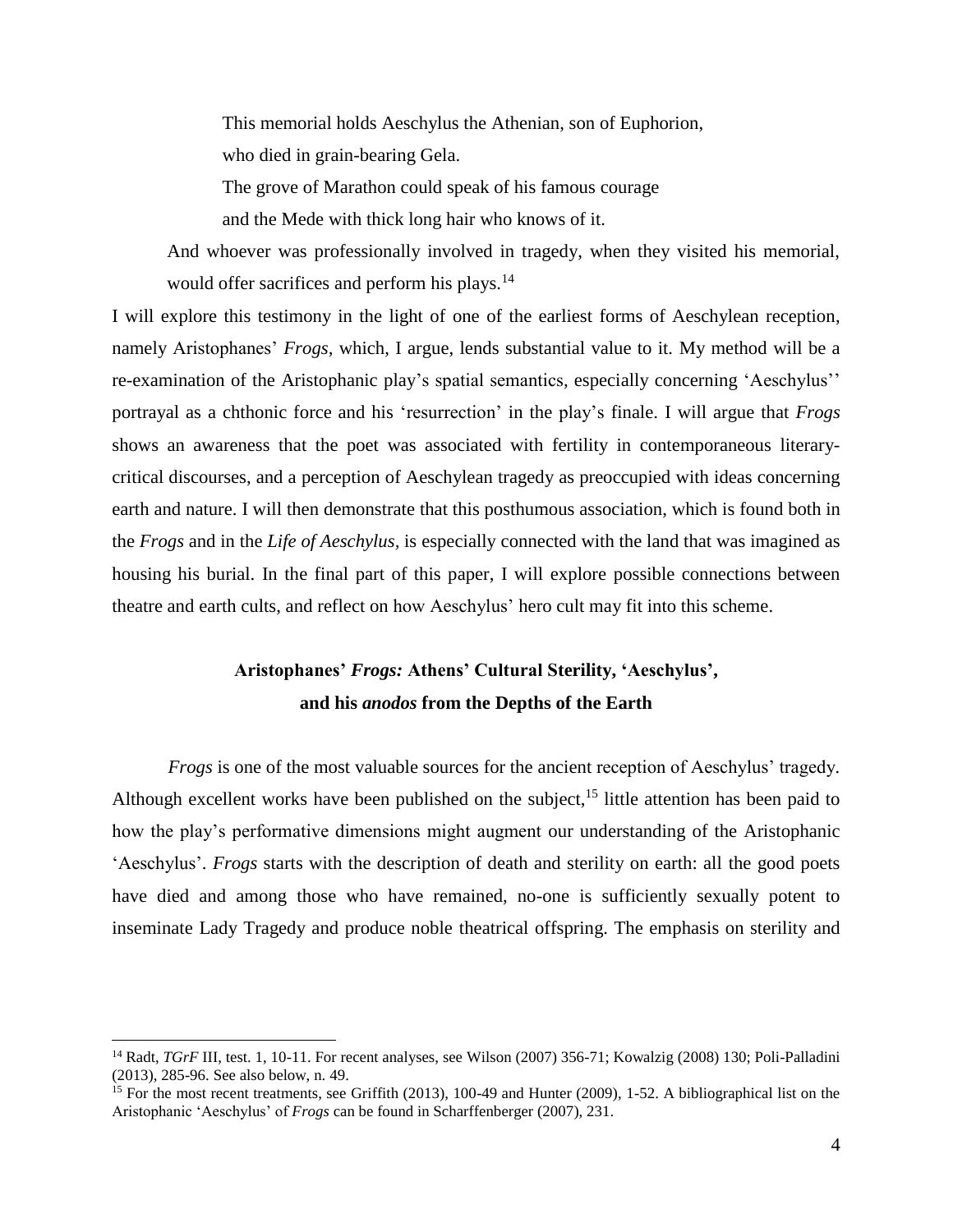the need for potency<sup>16</sup> is illustrated especially clearly in this key, and famous, speech by Dionysus:

ἐπιφυλλίδες ταῦτ᾽ ἐστὶ καὶ στωμύλματα, χελιδόνων μουσεῖα, λωβηταὶ τέχνης, ἃ φροῦδα θᾶττον, ἢν μόνον χορὸν λάβῃ, άπαξ προσουρήσαντα τῆ τραγωδία. γόνιμον δὲ ποιητὴν ἂν οὐχ εὕροις ἔτι ζητῶν ἄν, ὅστις ῥῆμα γενναῖον λάκοι. πῶς γόνιμον; (*Frogs* 92-8)

Dionysus: Those are cast-offs and empty chatter, choirs of swallows, wreckers of their art, who maybe get a chorus and are soon forgotten, after they piss just once inside Lady Tragedy. But if you look for a 'potent' (γόνιμον) poet, one who could utter a lordly phrase, you won't find any left.

Heracles: What do you mean 'potent'<sup>17</sup>?

Dionysus, god of the theatre and of the life-giving forces of nature, wants to address this cultural sterility. He sets off on a journey to the Underworld aiming to restore potency to Athens, connecting it for now, mistakenly, with Euripides. Dionysus' *katabasis*, which alludes heavily to *katabasis*-narratives like those of Orpheus, Heracles, Theseus, and Dionysus himself,<sup>18</sup> concludes with the antidote for sterility and death: namely a resurrection, celebrated with a torchlit procession. The following verses, the very last of the play, are pronounced by Pluto and the chorus as Aeschylus is accompanied to the world above:

φαίνετε τοίνυν ὑμεῖς τούτῳ λαμπάδας ἱεράς, χἄμα προπέμπετε τοῖσιν τούτου τοῦτον μέλεσιν καὶ μολπαῖσιν κελαδοῦντες. πρῶτα μὲν εὐοδίαν ἀγαθὴν ἀπιόντι ποιητῇ ἐς φάος ὀρνυμένῳ δότε δαίμονες οἱ κατὰ γαίας,

l <sup>16</sup> For an analysis of the meaning of *gonimos* ('potent') at *Ran.* 92-8, see Sfyroeras (2008), 307-9.

<sup>&</sup>lt;sup>17</sup> Aristophanes' texts and translations follow Henderson

<sup>18</sup> For Dionysus' *katabasis* in the *Frogs* and its rich ritual and mythic background*,* see Bowie (1993), 228-38; Lada-Richards (1999), 53-5, 78-86; Griffith (2013), 174-7, 191-8. For heroic *katabaseis,* see most recently, Felton (2007), 94-6. For Dionysus' *katabaseis* and returns and their role in his myth and cult*,* Bowie (1993), 145-7; Detienne (1986).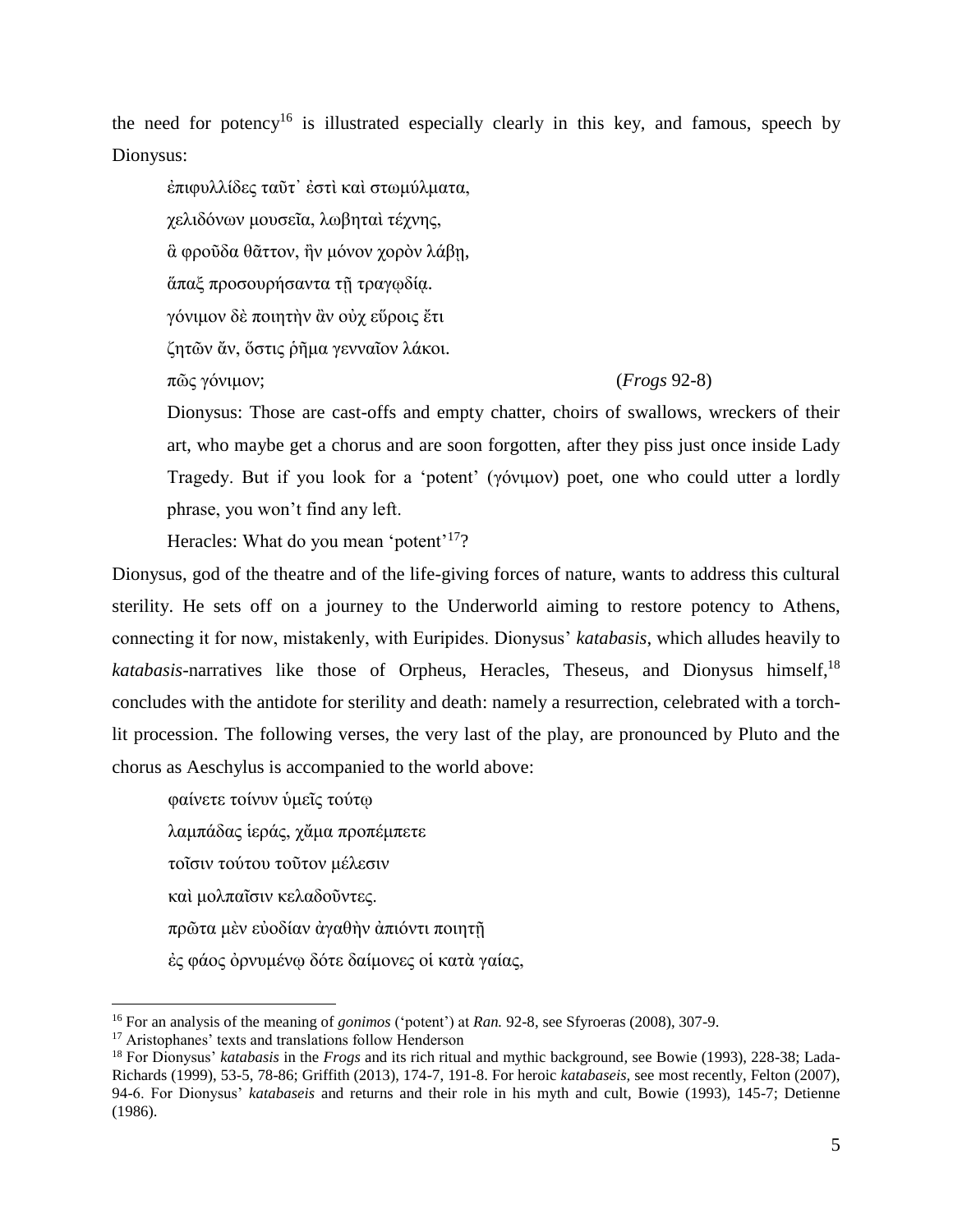τῇ δὲ πόλει μεγάλων ἀγαθῶν ἀγαθὰς ἐπινοίας. πάγχυ γὰρ ἐκ μεγάλων ἀχέων παυσαίμεθ᾽ ἂν οὕτως ἀργαλέων τ᾽ ἐν ὅπλοις ξυνόδων. Κλεοφῶν δὲ μαχέσθω κἄλλος ὁ βουλόμενος τούτων πατρίοις ἐν ἀρούραις. (*Frogs* 1524-33)

Pluto: Now display your sacred torches in this man's honour and escort him forth, hymning his praises with his own songs and melodies.

Chorus: First, you gods below earth, grant to the departing poet a fine journey as he ascends to the sunlight, and to the city grant fine ideas that will bring fine blessings. For that way we may have an end of great griefs and painful encounters in arms. Let Cleophon do the fighting, and any of those others who wants to fight in his native soil!

The theme of 'space above, space below' and the journey between the two is clearly central to the play. If we observe this central spatial scheme and the ideas it embodies, as well as the language and imagery of these passages (especially ascending into light, 1529; being accompanied by torches, 1524; bringing along blessings from below, 1530; putting an end to suffering and stopping wars, 1533), we cannot but agree with Lada-Richards, who in her book on the rite-of-passage structure of the *Frogs* argues that Aeschylus' return to Athens is constructed like an *anodos*, and, specifically, like the (archetypal) *anodos* of Persephone, which restores fertility and life to a blighted land.<sup>19</sup>

The concept of *anodos* is known to us mostly from the *Homeric Hymn to Demeter* and from the numerous *anodoi* of mystic rituals and vase-paintings. To the Greeks (whether the term *anodos* was used to describe such movements or not),<sup>20</sup> the very concept of an upwards movement would have also been known from manifold other narratives and cult.<sup>21</sup> In general, *anodoi* of chthonic powers are movements from the depths of the earth which symbolically capture the processes of generation, growth and restoration of life. Beyond Persephone/Kore, other divinities who are most often shown as enacting this movement include Pandora, Gaia and Semele; the pattern is extended, as far as we can see, from drama especially to personified

l

<sup>19</sup> Lada-Richards (1999), 106-7.

<sup>&</sup>lt;sup>20</sup> For the term, see Bérard (1974), 22-4. Regardless of the term used, the pattern is common and recognisable.

<sup>&</sup>lt;sup>21</sup> For *anodoi* and their defining characteristics, especially in drama, see Olson (1998), xxxv-xxxvii and Lada-Richards (1999), 106-114. For *anodoi*, space and movement in iconography*,* see Bérard (1974), *passim.* More generally on the topic, see also Ferrari (2004), Sfameni Gasparro (2000), Simon (1989), Sutton (1975). For the numerous busts of Persephone and Demeter, see Hinz (1998); Bell (1981), 30.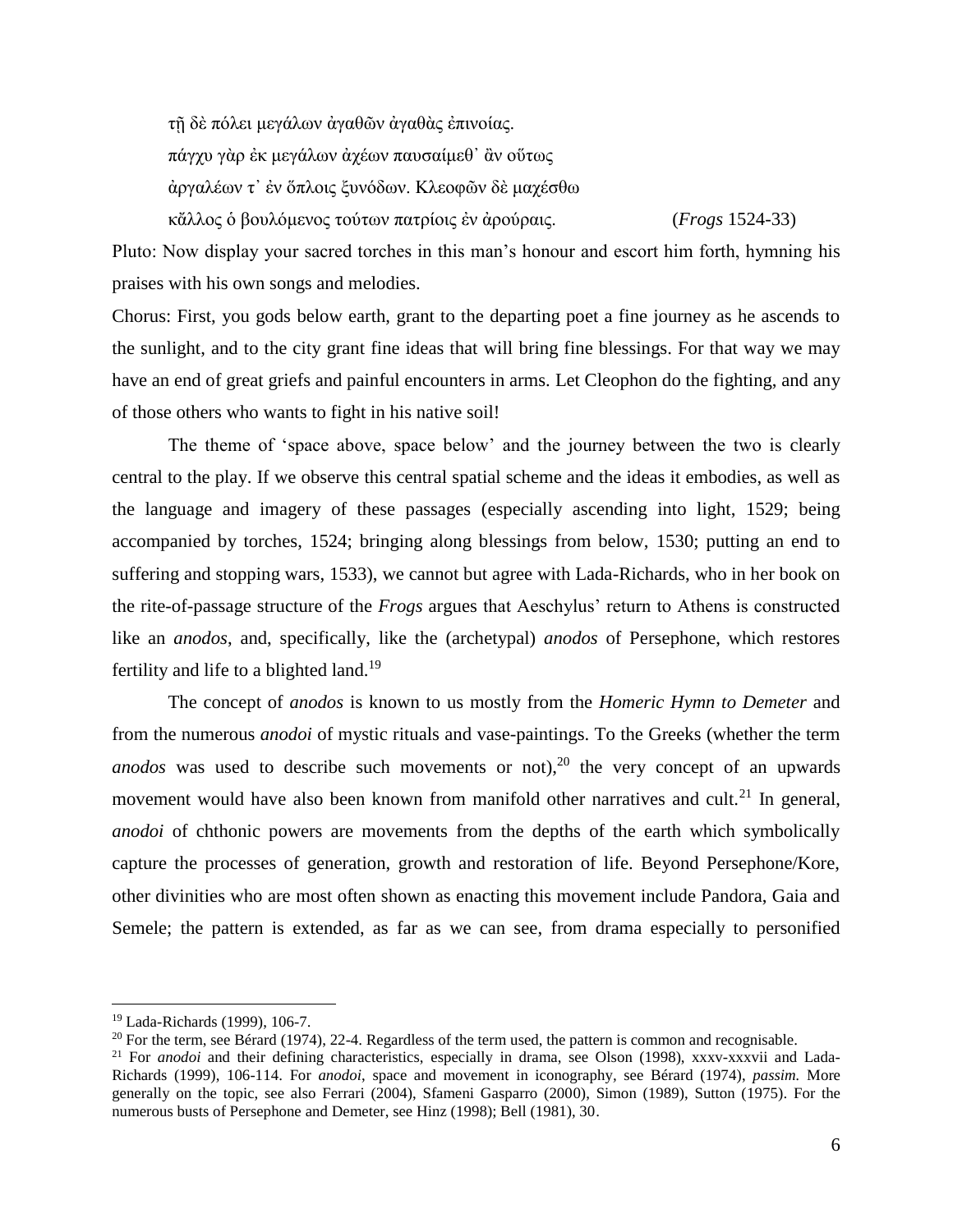abstractions like Peace, and resurrected heroines, like Alcestis.<sup>22</sup> As Bérard has shown in his book *Anodoi: Essai sur l' imagerie des passages chthoniens* (1974), the spatial movement is the most important element in this narrative pattern: as death and the ceasing of fertility is represented through a downwards motion, so its regeneration is represented through an upwards motion.<sup>23</sup>

Despite the clarity of the spatial pattern and the accompanying effect of the restoration of fertility and life in the *Frogs*, the term *anodos* and especially its association with the processes of the earth are not used in scholarship (outside Lada-Richards) to describe Aeschylus' resurrection. Nor has there been an exploration of what this would mean for the perception of Aeschylus in antiquity. It is possible that the reluctance to use this term is due to the fact that *anodoi* are more commonly understood in their relation to gender than to space. There is a tendency to assume that *anodoi* concern female deities or heroines, especially in drama.<sup>24</sup> As a result, the regeneration pattern of the *Frogs* is usually understood in terms of either an extended literary metaphor, or in connection with the rite of passage undergone by the initiand Dionysus and/or the initiand Aeschylus (at least, that is, by those who accept the existence of this pattern).<sup>25</sup>

Nevertheless, as I suggested earlier, it is the spatial movement that captures the essence of *anodoi*, not gender.<sup>26</sup> Chthonic movements were understood to be enacted by all the earth's powers, including *male* powers. In iconography and literary texts, we can see male characters enacting upwards movements from the depths of the earth and thereby capturing the processes of (re)generation and growth: most often Dionysus and Erichthonius, but also cult heroes.<sup>27</sup>

<sup>22</sup> For the so-called *anodos*-dramas, see Foley (1992).

<sup>&</sup>lt;sup>23</sup> See Bérard (1974), 21-30 for the structuralist methodology concerning movement. See also Lada-Richards (1999), 106-7.

<sup>24</sup> Most publications do not exclude the possibility of male *anodoi*. However, due to the facts that the archetypal *anodos* is that of Persephone, that this motion is regularly connected with the restoration of fertility and that the iconographical evidence concerns a disproportionate number of females, the pattern is often thought to concern female powers alone: see Bérard (1974), 25; Foley (1992), 314 n. 43; Simon (1989); Olson (1999), xxxvii; Ferrari (2004).

<sup>25</sup> Bowie (1993), 228-38; Lada-Richards (1999), *passim;* for a critique, see Griffith (2013), 190-1.

<sup>26</sup> *Anodoi* as ascents from the earth can also be represented through *horizontal* movements and journeys on a horizontal plane. See see Bérard (1974), 25-6, 28; for other examples in drama, see below, n. 000.

<sup>27</sup> For Dionysus' *anodoi* in iconography, see Bérard (1974), 44, pl. 3-5; see also Taplin (2014) on the 'Cleveland Dionysus' (Cleveland Museum of Art 1989.73). For Erichthonios (where the upwards movement captures Athenian autochthony through the process of birth and generation), see Bérard (1974), 34-8 and Shapiro (1998). Amphiaraos' epiphany in Carcinus' homonymous play is presented like an *anodos;* see Aristotle *Poet.* 1455a and cf. Green (1990); *contra* Davidson (2003). Pausanias notes (1.15.3) that on the 'Battle of Marathon' painting in the *Poikile Stoa,* the hero Theseus was represented looking like he rose out of the earth ('Θησεύς ἀνιόντι ἐκ γῆς εἰκασμένος; cf. Plu. Per. 35). On the famous 'Basel Dancers' vase (Basel, Antikenmuseum BS 415; for its publication, see Schmidt (1967), 70-8), the *eidolon* of a male figure is shown rising from his tomb (note the bust convention, which shows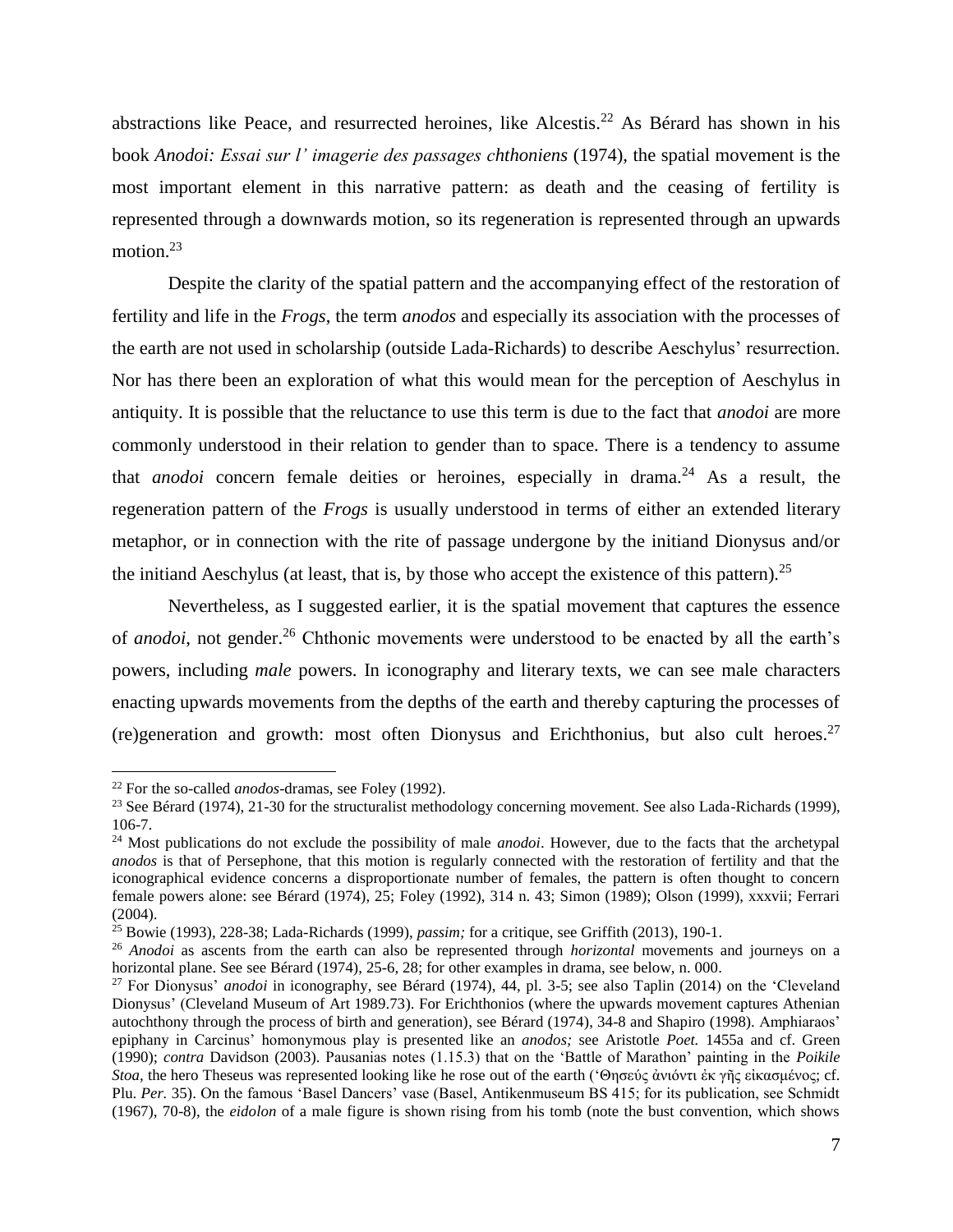However, before turning to what Aeschylus' resurrection might mean if it is described as *anodos*, I need to reflect further upon the essence of this movement. In particular, I need to clarify the special *identity* of the powers that are portrayed as emerging from the depths of the earth. Not all characters, of course, can embody this movement. In the case of Aristophanes' 'Aeschylus', however, there is something that makes him particularly suited to enact such a movement, certainly more so than his – also dead – opponent 'Euripides': this is the fact that for fifthcentury audiences, 'Aeschylus' was associated with the concept of fertility.

## **'Aeschylus', Nature, and Earth: the Poet as 'Power Below'**

It has long been shown that Old comedy, primarily *Frogs* but also other plays, depicted Aeschylean poetry not just as old, but also as Dionysiac and natural.<sup>28</sup> In *Frogs* particularly, Aeschylus' poetry is described in terms of a 'natural' force flowing forth with a raw, overwhelming power. Especially telling are lines 816-7, 852-3, 859, 886-7, 1005, and 1257-61 of *Frogs*, where the poet is imagined like a gushing stream of water, a storm of hail, a Βακχεῖος ἄναξ, 'a lord possessed and inspired by Bacchus', and as possessed by inspirational *mania*. Furthermore, Aeschylean inspiration resembles a mystic, religious process, hence the poet's evocation of Demeter's mysteries. Other sources, which also reflect an influence from comedy, present 'Aeschylus' as losing himself in trance and composing in a state of intoxication.<sup>29</sup> This nexus of ideas, including the flowing, the natural, the liquid, the intoxicated, the powerfully raw, was associated generally with the concept of the Dionysiac,  $30$  and was linked not just with 'Aeschylus' but also with 'Cratinus'. 'Cratinus' aligned his poetry not just with that of the great tragic poet, but also with that of 'Archilochus'. It was Archilochus, in fact, who, in the surviving sources, first likened the effect of intoxication that inspires the most beautiful dithyramb to a

upwards movement, and the smaller size of the *eidolon*). The *eidolon* of an armed hero is also shown rising from his tomb on a fifth-century Attic *askos*-lid (Boston, 13.169). Although these figures have not been considered in relation to the *anodos-*pattern outlined here, the *anodos* of the cult-hero Darius in Aeschylus' *Persians* 681ff. (cf. Henrichs (1993), 166; Bakola (2014), 16-25) shows that *anodoi* can also take place from tombs whilst evoking the processes of generation and growth.

<sup>&</sup>lt;sup>28</sup> See Lada-Richards (1999), 235-47, 277-8; Bakola (2008), 16-20 and (2010), 24-9 on Cratinus fr. 342; Griffith (2013), 18-19 and 123.

<sup>29</sup> Ath. I 22ab; cf. Ath. 10.428f-9a, Plu. fr. 130, Plu. *Quest. Conv.* 1.5.1, 622E and 7.10.2.715D, Lucian *Dem. enc.* 15, Eust. *Od*. 1598,58.

<sup>&</sup>lt;sup>30</sup> For the association of Dionysus with 'liquid power' in general, as well as, more widely, with nature and its regeneration, see Daraki (1985), 34-58; Otto (1965), 152-70.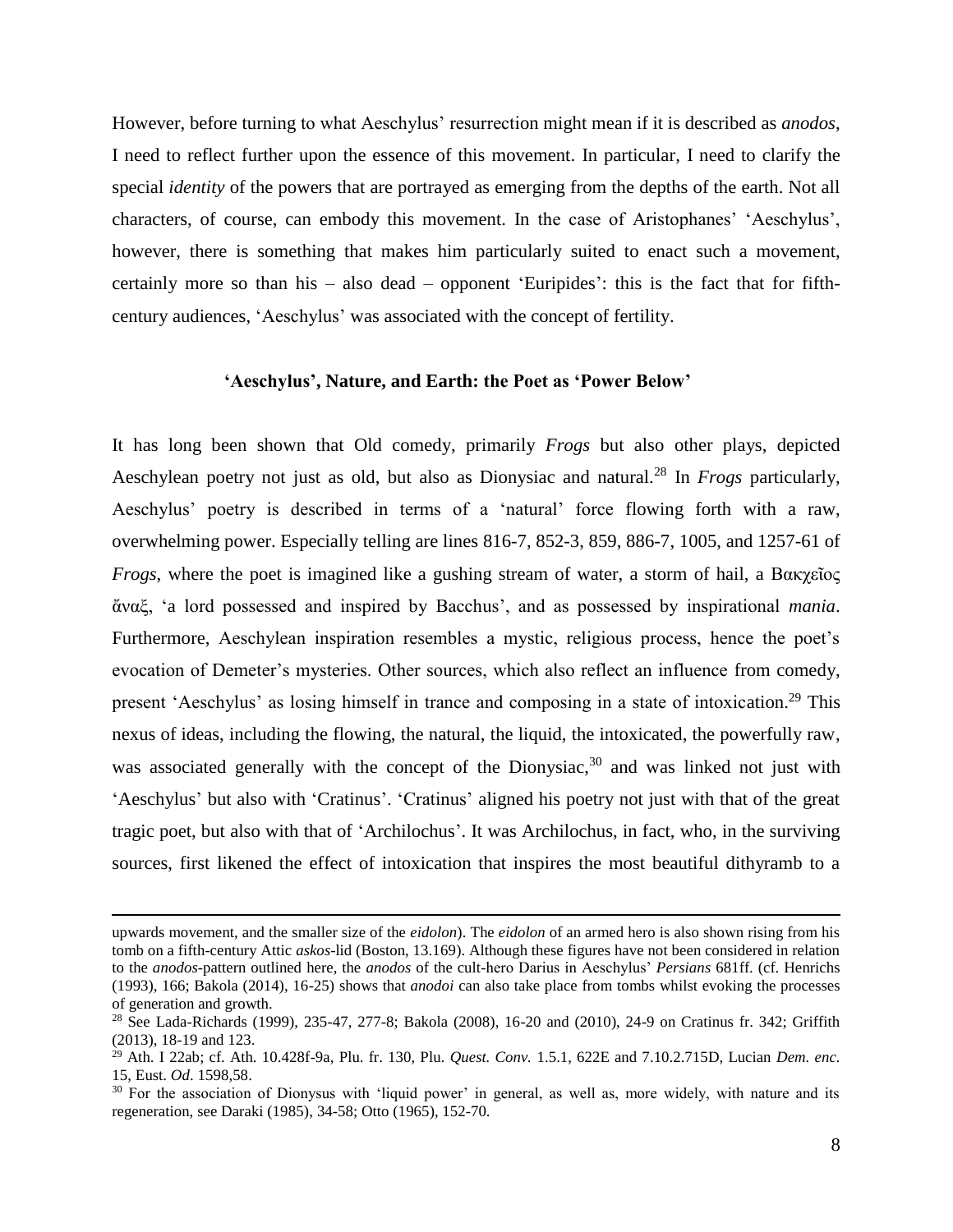force of nature with strong Dionysiac associations, namely that of a thunderbolt (fr. 120W, above).<sup>31</sup> On the opposite side of the popular imagination, Euripidean poetry (and the poetry of the new poets more generally) was depicted as not coming from nature, but from learning, meticulous study and analysis of sources, technical innovation, experimentation and artistic virtuosity, something which in *Frogs*, in particular, is captured by the use of scientific instruments and tools. <sup>32</sup>

To put these observations in a wider context, the Aristophanic construction of the Aeschylean poetic style builds upon the ubiquitous polarity of Greek thought 'nature-culture', with Aeschylus and his poetry embodying the energies of nature and the earth,<sup>33</sup> and on the other hand, Euripides (and the other 'new', 'degenerate' poets) representing the result of overworked culture, science and technology. Although this is by no means the sum total of the polarity 'Aeschylean'-'Euripidean', it is certainly no wonder that it is the first type of poetry, that of 'Aeschylus', and not that of 'Euripides', which is eventually brought back to life in order to answer the Athenian cultural problem of sterility and 'death'.<sup>34</sup>

If the construction of 'Aeschylus' as 'Dionysiac' and as an embodiment of nature's flowing and gushing energies is taken into account, we may have a way of understanding better the outcome of the play and the *anodos* language that describes the playwright's resurrection. Due to his connection with the underworld and his ability to move from one world to another, Dionysus is probably the deity most closely associated with the spatial movement of *anodos*,

<sup>31</sup> For the links between 'Archilochus', 'Aeschylus' and 'Cratinus', see Bakola (2010), 16-80 and *passim.* For the Dionysiac associations of the thunderbolt, see Mendelsohn (1992), 114ff.

<sup>32</sup> See especially the *Frogs* prelude to the agon (*Ran.* 814-29; analysed below) and *Ran.* 796-803; in general, on 'Euripides'' association with technical ability, craft and technology as opposed to 'Aeschylus'' connection with nature, natural inspiration and Dionysus, see Bakola (2008), 8-20. The imagery of tools is used in *Thesmophoriazousae* 53-7 (for Agathon) and in *Clouds* 184-214 (for the 'new', sophistic learning, which was popularly associated with 'Euripides'). This contrast has its origins in the long-standing polarity 'poetry as divine inspiration' and 'poetry as artefact', attested at least as early as Alcaeus fr. 204.6, Alcman 39 PMG, and Solon fr. 1.2, and especially Pindar *O*. 2. 86–8.

 $33$  For the overlap of these two terms, see Bakola (2014), 25-33. At the heart of my use of the term 'earth' is the idea of generation and growth. 'Nature' does not capture the totality of what I mean by 'earth', and 'earth' is certainly not restricted to 'land' alone. 'Earth' includes all natural spaces (earthly and heavenly alike), especially the generative depths of the land and the sea, as well as natural phenomena, like weather phenomena, and celestial bodies, like the sun and stars. The depths of the earth include, of course, the underworld, from where all growth emanates. A modern term would be 'environment', but it does not capture the metaphysical dimension not the significance of spatial depths as well as 'earth' does. For these concepts in the ancient imagination, see Cosgrove (2001), 5-8.

<sup>34</sup> I have argued in Bakola (2008), 67-70 that the selection of Aeschylus at the end of the *Frogs agon* concerns primarily the poetic self-representation of 'Aristophanes' as Dionysiac poet (but this is beyond the scope of this paper).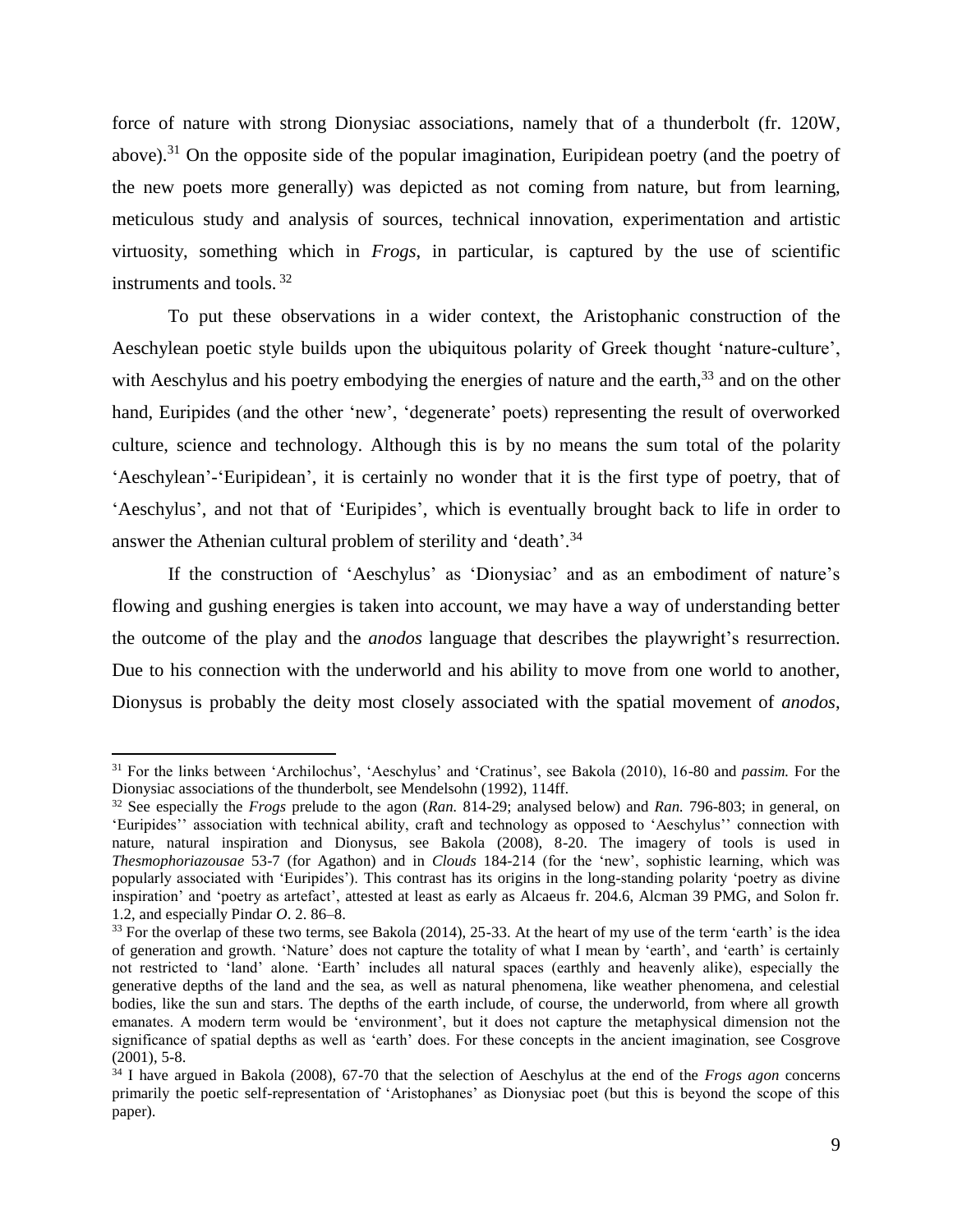both in narrative accounts and in iconography.<sup>35</sup> However, this is not to suggest that 'Aeschylus' is portrayed as an alter-ego of Dionysus (although the association certainly helps). The Dionysiac is arguably part of a much richer nexus of representation. As I will argue, 'Aeschylus' is represented as a chthonic power in both a more wide-ranging and a more specific way.

One key indication is given by the way Dionysus addresses 'Aeschylus' just before he produces his judgment. He tells him:

... ἀλλ᾽ ἐνθένδ᾽ ἀνίει τἀγαθά

You send up your blessings from here (*Frogs* 1462)

As the use of the verb άνίει suggests,  $36$  'Aeschylus' is addressed as a power capable of administering blessings from the place where he lies dead. The same chthonic energy of bringing good things up is evoked, as we saw, at the very end of the play, but in a different manifestation: there, the entire upwards movement of 'Aeschylus' is thought to bring blessings to the *polis*.

However, there is more to the portrayal of 'Aeschylus' as a 'power below'. Rich evidence is provided by the choral ode that closes the journey part of the *Frogs* and that opens the *agōn* by introducing the two poets. Once again, we need to take note of the fact that this choral ode, as introduction to the *agōn,* is a key section in the play that is intended to condition how we perceive the two poets:

ἦ που *δεινὸν ἐριβρεμέτας χόλον ἔνδοθεν ἕξει*, ἡνίκ᾽ ἂν ὀξύλαλον παρίδῃ θήγοντος ὀδόντα ἀντιτέχνου∙ *τότε δὴ μανίας ὑπὸ δεινῆς ὄμματα στροβήσεται*. ἔσται δ᾽ ἱππολόφων τε λόγων κορυθαίολα νείκη σχινδαλάμων τε παραξόνια σμιλεύματά τ᾽ ἔργων, φωτὸς ἀμυνομένου φρενοτέκτονος ἀνδρὸς ῥήμαθ᾽ ἱπποβάμονα. *φρίξας δ᾽ αὐτοκόμου λοφιᾶς λασιαύχενα χαίταν, δεινὸν ἐπισκύνιον ξυνάγων βρυχώμενος ἥσει ῥήματα γομφοπαγῆ πινακηδὸν ἀποσπῶν* 

 $35$  See above, n. 27. Structuralist studies of Dionysus are particularly thorough on this, especially Bérard (1974), 44; Segal (1982), 48-50; and Daraki (1985), 118-157.

<sup>36</sup> For the uses of ἀνίημι as 'send forth' from the depths of the earth, see LSJ s.v. I. See especially Ar. *Heroes* fr. 504; A. *Pers.* 650; S. *OT* 270, 1405; A. *Th.* 413; h. *Cer.* 333.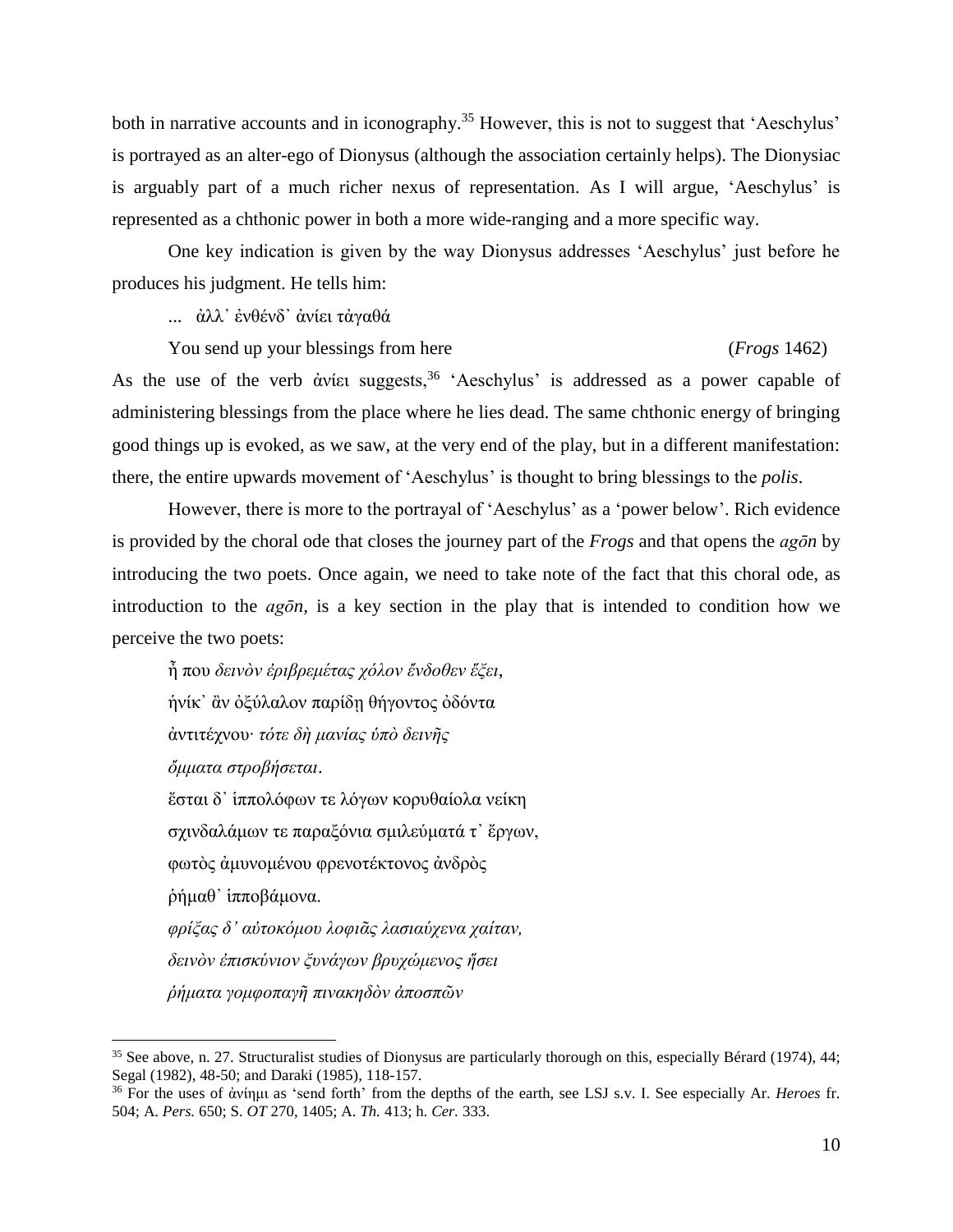*γηγενεῖ φυσήματι*.

ἔνθεν δὴ στοματουργὸς ἐπῶν βασανίστρια λίσφη γλῶσσ᾽ ἀνελισσομένη φθονεροὺς κινοῦσα χαλινοὺς ῥήματα δαιομένη καταλεπτολογήσει *πλευμόνων πολὺν πόνον*. (*Frogs* 814-29)

*Surely fearful wrath will fill the heart of the mighty thunderer* when he sees the sharp talking tusk of his rival in art being whetted; *then with fearful fury will his eyes whirl about.*

We'll have helmet-glinting struggles of tall-crested words, we'll have linchpin-shavings and chisel-parings of artworks as a man fends off a thought-building hero's galloping utterances.

*Bristling the shaggy-necked shock of his hirsute ridge of mane, his formidable brow frowning, with a roar he will hurl utterances bolted together, tearing off timbers with his earth-born blast*. Then the smooth tongue unfurling, mouth-working tester of words, slipping the reins of envy will sort out those utterances and parse clean away *much labour of lungs*.

If read collectively, the majority of the images that concern 'Aeschylus' represent the poet as a terrifying thundering monster blasting destructive winds which emanate from the depths of the earth. As his incontrollable fury swells from below, it turns into a stormy force and showers boulders that shatter the opponent's creations (*Frogs* 814-17; 822-25). <sup>37</sup> Although this portrayal of Aeschylus encompasses elements from several mythological descriptions of divine powers and monsters,<sup>38</sup> as well as epic images of battles, in its basis undoubtedly lies the mythical imagery of Typhoeus, Typhon or Typhos, the primitive force of winds, smoke and blasts and the last representative of the Earth in Hesiod's narrative concerning the chthonic challenge to Zeus' order.<sup>39</sup> In fact, only twenty lines after the ode, the association of 'Aeschylus' with Typhos is made explicit when Dionysus calls for a sacrifice of a black victim, a common sacrifice to a chthonic power,  $40$  in order to appease him:

ἄρν᾽ ἄρνα μέλανα παῖδες ἐξενέγκατε∙

 $37$  For the association of 'Euripides' with 'culture', and especially technology and tools (i.e. technical poetry), as throughout the *agon*, see above, n. 32.

<sup>38</sup> See Dover (1993), 291-5; Scharffenberger (2007), *passim*.

<sup>&</sup>lt;sup>39</sup> For a discussion of Typhoeus in these terms, see Clay (2003), 125-8. For the figure of Typhoeus, see Gantz (1993), vol. 1, 48-51.

<sup>40</sup> Scullion (1994), 111 and *ibid* for more bibliography; cf. Dover (1993), 298. Although the distinction between Olympian and chthonic sacrifice is now acknowledged to be a lot more complex than initially thought, it is still a valid one; see, for example, the essays in Hägg and Alroth (2005) and Ekroth (2007). Black victims have a strong tendency to be associated with powers that fall in the chthonian rather than the Olympian category, and the sacrifice alluded to in *Frogs* fits well with Typhos' earth-born origins.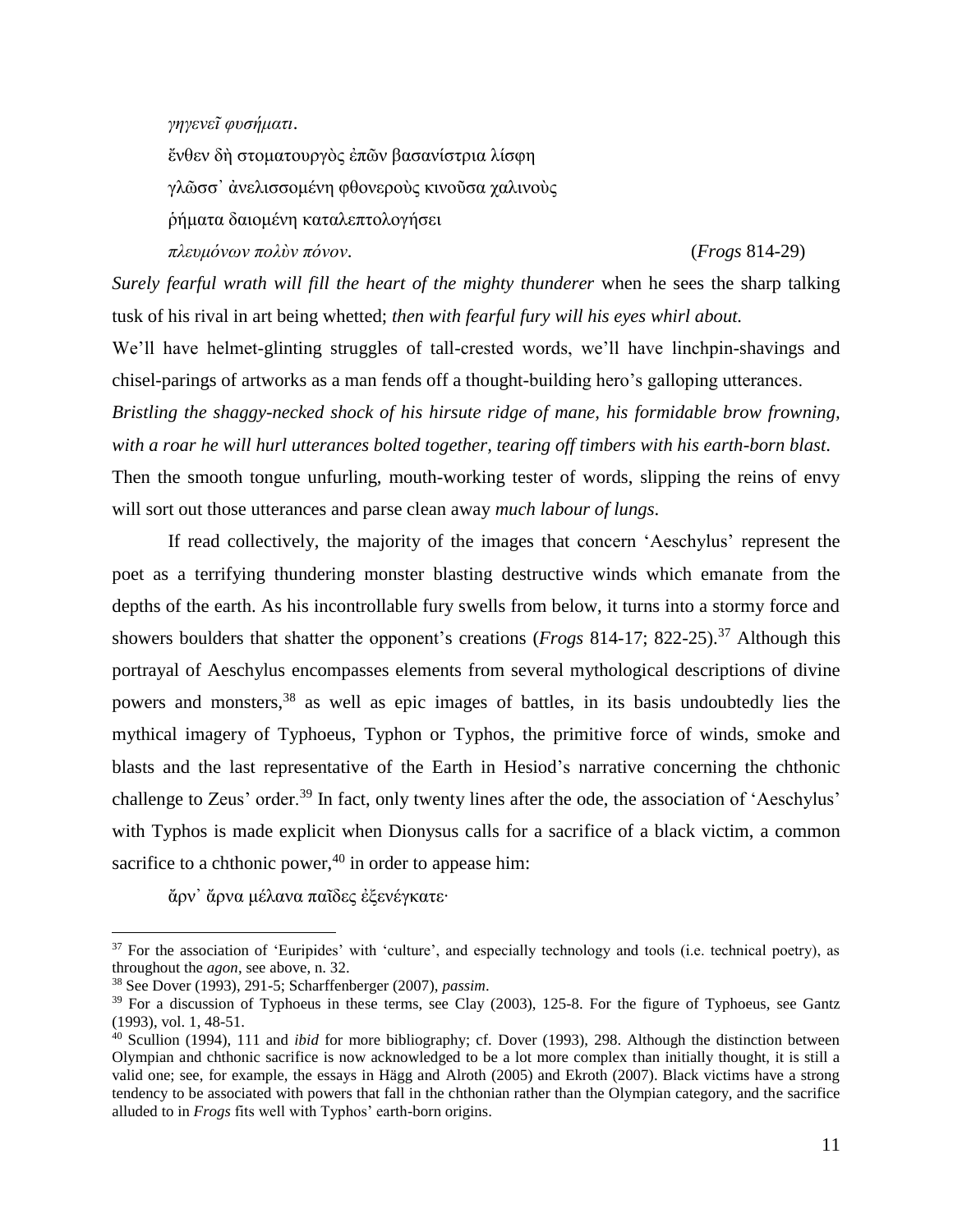Tυφὼς γὰρ ἐκβαίνειν παρασκευάζεται. (*Frogs* 847-8)

A lamb, boys, bring out a black lamb!

Typhos is preparing to emerge!

Why is the imagery of the Typhos, the mythical source of devastating storm winds, chosen for the characterisation of 'Aeschylus'? There are certainly many factors at play here, and several possibilities present themselves. Is the poet meant to be understood as chaotic, furious and fiery, a 'nasty old man' or a loud-thundering demagogue?<sup>41</sup> The imagery of winds in the ode is certainly prominent, and one might add to the possible interpretations the almost pervasive and near-daimonic role of winds in Aeschylean tragedy, especially in the *Oresteia* and the *Seven*. 42 However, although these may play an important part, there is surely more to the interpretation of 'Aeschylus' as Typhos.

## **The Gigantic Body in the Sicilian Earth: 'Aeschylus' and Sicily**

There are two important elements which call for consideration: first, the poet/raw force of nature has been roused to incontrollable *wrath*. It is this wrath that is meant to be appeased through the propitiatory sacrifice of a black victim suggested by Dionysus (*Frogs* 847-8). Wrath is a major dramatic motif in the characterisation of the Aristophanic 'Aeschylus', as many scholars have remarked.<sup>43</sup> The intertextual background of the 'Aeschylean' wrath has so far only been considered in relation to the angry Achilles of *Myrmidons* and its literary model, the *Iliad*. However, in the ode just mentioned, wrath has a more elemental character. The wrath described here seethes from below: it is earth-born (*Frogs* 825) and threatens to strike with a havoc of elemental phenomena (*Frogs* 814-17; 823-5). Arguably, a parallel even more appropriate to these elements than the epic and tragic Achilles is the description of Typhoeus in *Theogony* 824- 46. There, Hesiod represents Typhoeus' chthonic wrath with imagery including fire, thunders, bellowing sounds, bulls and typhoons. Elements of this description are arguably echoed by the Aristophanic references to the angry poet in the aforementioned *Frogs* ode and at 804 and 850- 59.

<sup>41</sup> For these interpretations, see Dover (1993), 18 and Sharffenberger (2007) *passim.*

<sup>42</sup> Scott (1966); Peradotto (1964), 382-8; Thalmann (1978), 32-8.

<sup>43</sup> *Frogs* 843-4, 844-5, 851-5. Cf. Tarkow (1982); Dover (1993) 18; Sharffenberger (2007).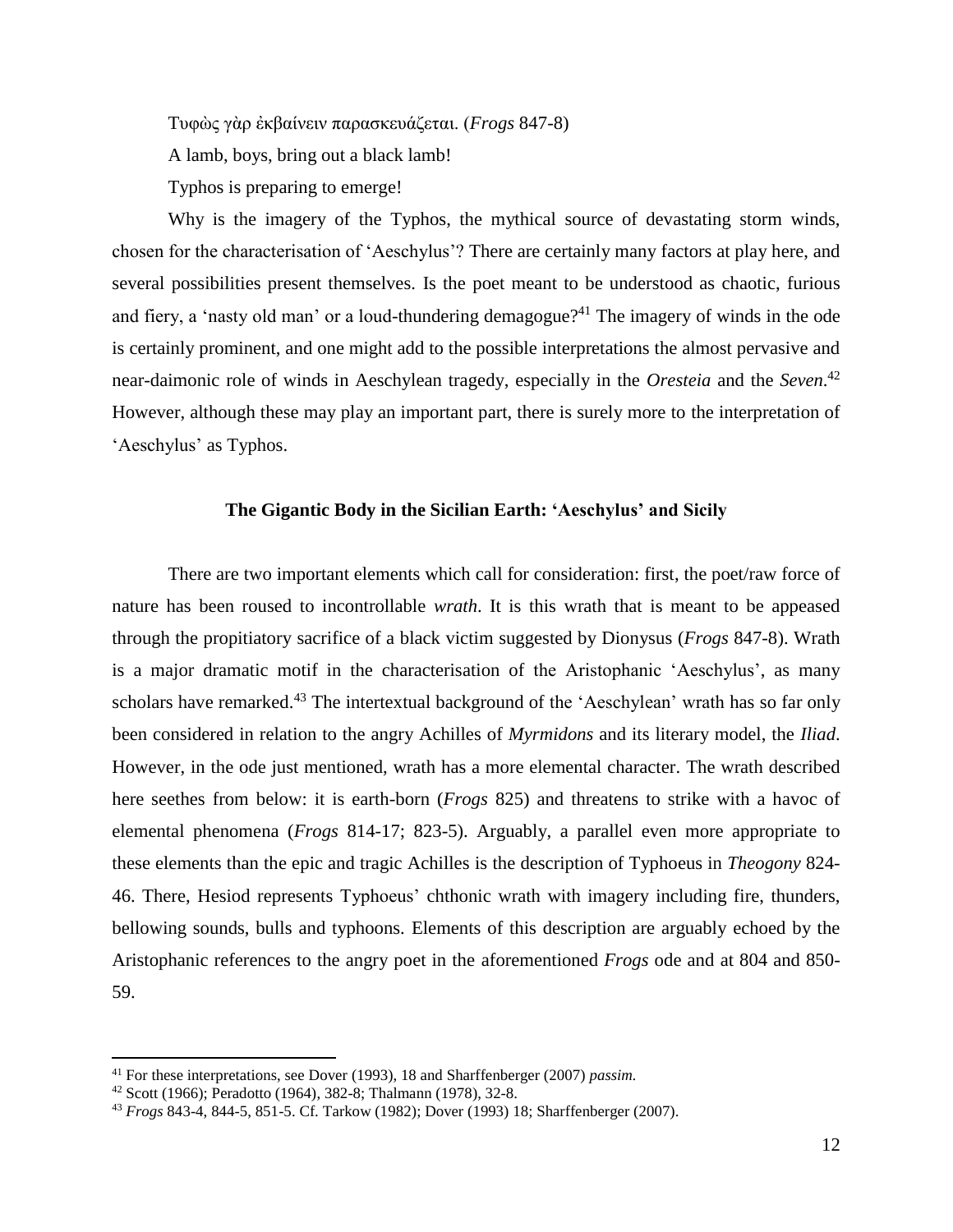The second important element, closely related to the wrath seething from below, is that, in fifth-century sources (and possibly even as early as Hesiod),  $44$  Typhos' elemental force is imagined as lurking within the specific locality of *the island of Sicily*. From Pindar's odes to the pseudo-Aeschylean *Prometheus*-trilogy, the threatening force lurking under the ground of Sicily and powering the terrifying explosions of Mount Etna is imagined in terms of a gigantic male body lying under the island: the body of the chthonic Typhos. In *Pythian* 1.18-24, for example, Pindar says that

Σικελία τ᾽ αὐτοῦ πιέζει στέρνα λαχνάεντα∙ κίων δ᾽ οὐρανία συνέχει,

νιφόεσσ᾽ Αἴτνα, πάνετες χιόνος ὀξείας τιθήνα∙

τᾶς ἐρεύγονται μὲν ἀπλάτου πυρὸς ἁγνόταται

ἐκ μυχῶν παγαί∙ ποταμοὶ δ᾽ ἁμέραισιν μὲν προχέοντι ῥόον καπνοῦ

αἴθων᾽∙ ἀλλ᾽ ἐν ὄρφναισιν πέτρας

φοίνισσα κυλινδομένα φλὸξ ἐς βαθεῖαν φέρει πόντου πλάκα σὺν πατάγῳ.

Sicily weighs upon his [i.e. Typhos'] shaggy chest, and a skyward column constrains him, snowy Etna, nurse of biting snow all year round, from whose depths belch forth holiest springs of unapproachable fire; during the days rivers of lava pour forth a blazing stream of smoke, but in times of darkness a rolling red flame carries rocks into the deep expanse of the sea with a crash.<sup>45</sup>

In *Prometheus Bound* 363-72, the equally striking description of Typhos under Sicily is especially illuminating: the poet's imagination merges earth-born blasts of wind, and issues of smoke, fire and boulders in the figure of this power.<sup>46</sup> Once again, Typhos is imagined like an enormous male body lying under the Sicilian earth and powering its volcano:

> καὶ νῦν ἀχρεῖον καὶ παράορον δέμας κεῖται στενωποῦ πλησίον θαλασσίου ἰπούμενος ῥίζαισιν Αἰτναίαις ὕπο.

<sup>....</sup>

<sup>44</sup> See *Theog*. 859-61: φλὸξ δὲ κεραυνωθέντος ἀπέσσυτο τοῖο ἄνακτος / οὔρεος ἐν βήσσῃσιν ἀιδνῇς παιπαλοέσσῃς, / πληγέντος. 'A flame shot forth from that thunderbolted lord in the mountain's dark, rugged dales (or: on Etna's rugged dales: cf. Tzetzes in *Lyc.* 688, who at 860 cites the variant Aἴτνης), as he was struck'. However, see West (1966), *ad loc.*

<sup>45</sup> Cf. Pindar *Ol*. 4.6-7.

<sup>46</sup> For the Typhos in *Prometheus Bound* as reception of the Hesiodic Typhos, see Solmsen (1949), 132; Griffith (1978), 119. For a description of Typhos and his association with Etna, see also Pseudo-Apollodorus, *Bibl.* 1. 39 and 1.44.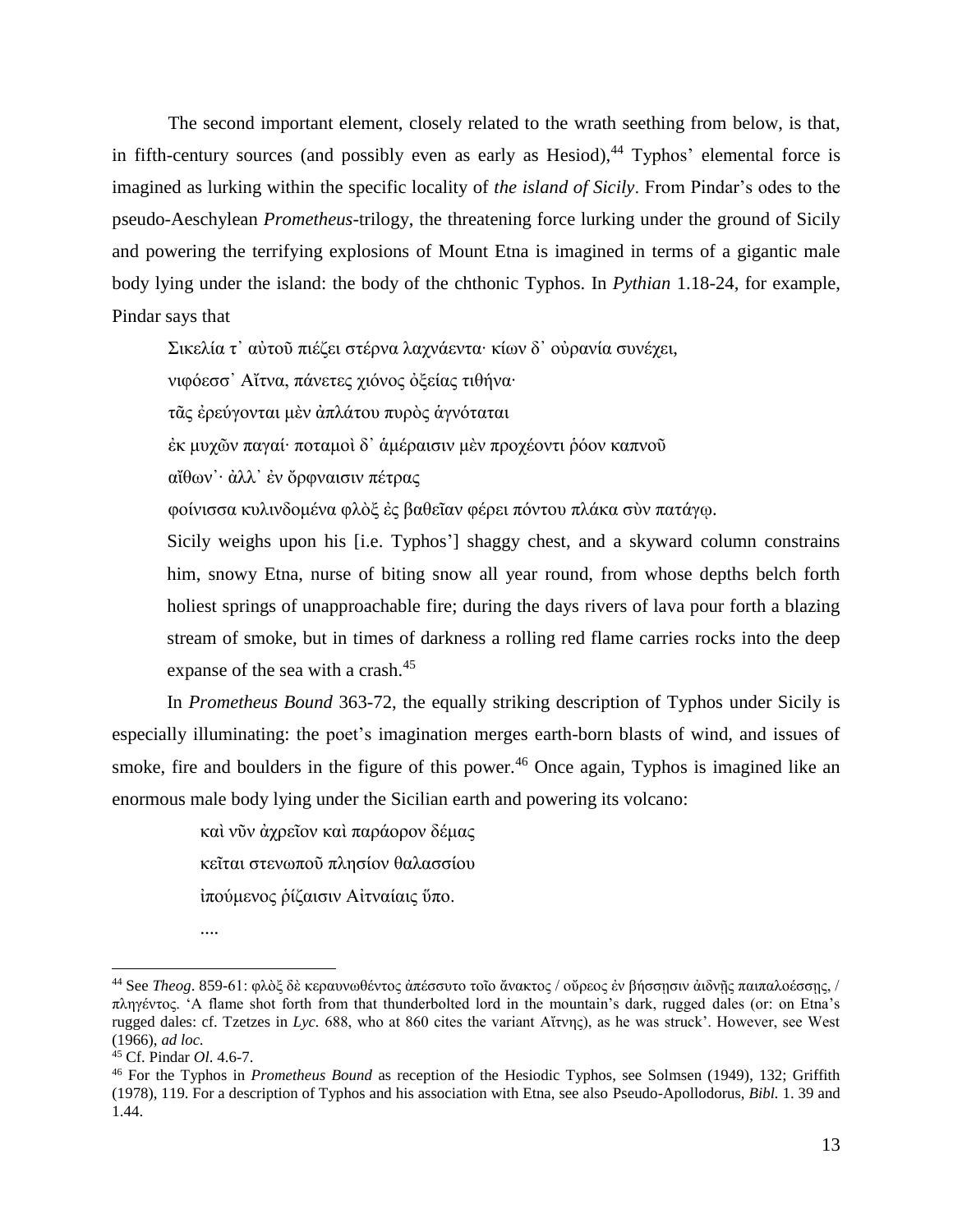τοιόνδε Τυφὼς ἐξαναζέσει χόλον

 $\overline{\phantom{a}}$ 

θερμοῖς ἀπλάτου βέλεσι πυρπνόου ζάλης...

And now he lies, a sprawled, inert body, near the narrows of the sea, crushed under the roots of Mount Etna.... such is the rage in which Typhos will boil over, raining hot darts of fiery breath that noone can touch ...

If we accept that Aristophanes imagines 'Aeschylus' to be like Typhos, how can we reconcile the character's chthonic wrath and threatening forces in relation to his Aristophanic portrayal as a force of fertility, blessing and well-being, which we entertained earlier? Are these aspects not essentially in contradiction?

Far from contradictory, the whole picture can be understood as remarkably consistent. Aeschylus' construction as a force of the earth capable of restoring fertility and life to a blighted polis, and as a power lying in the depths of the Sicilian soil, roused to anger and capable of destruction can be read as two complementary sides of the same entity *if 'Aeschylus' is understood to be a chthonic power*. In Greek religion and cult, chthonic powers were generally perceived to have both productive and destructive energies. They were understood to be responsible for all growth and life that comes from below, but also, if they were roused to anger, for sterility, disease and death.<sup>47</sup>

As argued earlier, the association of Aeschylean inspiration in popular perception with natural powers and flowing energies could be an important factor in this portrayal. However, Aeschylus is attested to have had an even more specific link to chthonic powers known for such abilities – at least in one strand of ancient reception – namely, cult-heroes. <sup>48</sup> This link is provided

 $47$  For the powers associated with the earth, and their connection with growth and death alike, see Parker (2005), ch. 18, esp. 423-4, who discusses visual sources, too (cf. Parker (2011), 82). Cf. Henrichs (1991), 162-9, 192-3, 195-201 and *passim*; Burkert (1985), 200-1, 206-8, who emphasise their ambivalent nature: as guardians and watchers of the use of the earth, chthonic powers can be either punitive or rewarding.

<sup>48</sup> As chthonic powers, beyond their energy of blessing (manifested in epiphanies or things 'sent up from below'), cult-heroes have a destructive facet, which is an eternally present possibility in case the hero does not receive the customary cult, and which can manifest in wrathful phenomena of nature, sterility, disease or death. For the two complementary facets of heroic powers, see Snodgrass (1982); Burkert (1985), 206-8; Kearns (1989), 7 and *passim*; Henrichs (1991), 192-3; Johnston (1999), 29, 153-5; Parker (2005), 447-51; Currie (2005), 46, 118-19. Nagy's decades of research on hero-cult show that, through their death, heroes partook in the cosmic/natural order (*dike*) and served it by rewarding the just with flourishing fertility, health and wealth and punishing the unjust with illness, starvation and destruction: (1979), 189-96; (1990), 177; (2013), 345-52 and *passim*. See also Rohde (1925), 127-38. Among the ancient sources, the following may be mentioned: Ar. fr. 322; S. *OC* 389-415, 457-64; E. *Heracl.* 1026- 44; *Alc*. 995-1005; Hdt.1.67-8, 1.167; Paus. 1.34.4, 8.23.7, 8.9.3, 9.18.5, 9.30.9-11, 9.38.3-5; Plu. *Cim*. 19. Ekroth (2002) questions the special nature of the heroic sacrificial ritual, showing its overlaps with divine cult, but does not disconnect hero cults from the earth, and issues of fertility, health and protection of life. On hero cults, see further: Rohde (1894); Farnell (1921); Visser (1982); Seaford (1994), 114-20; Antonaccio (1995).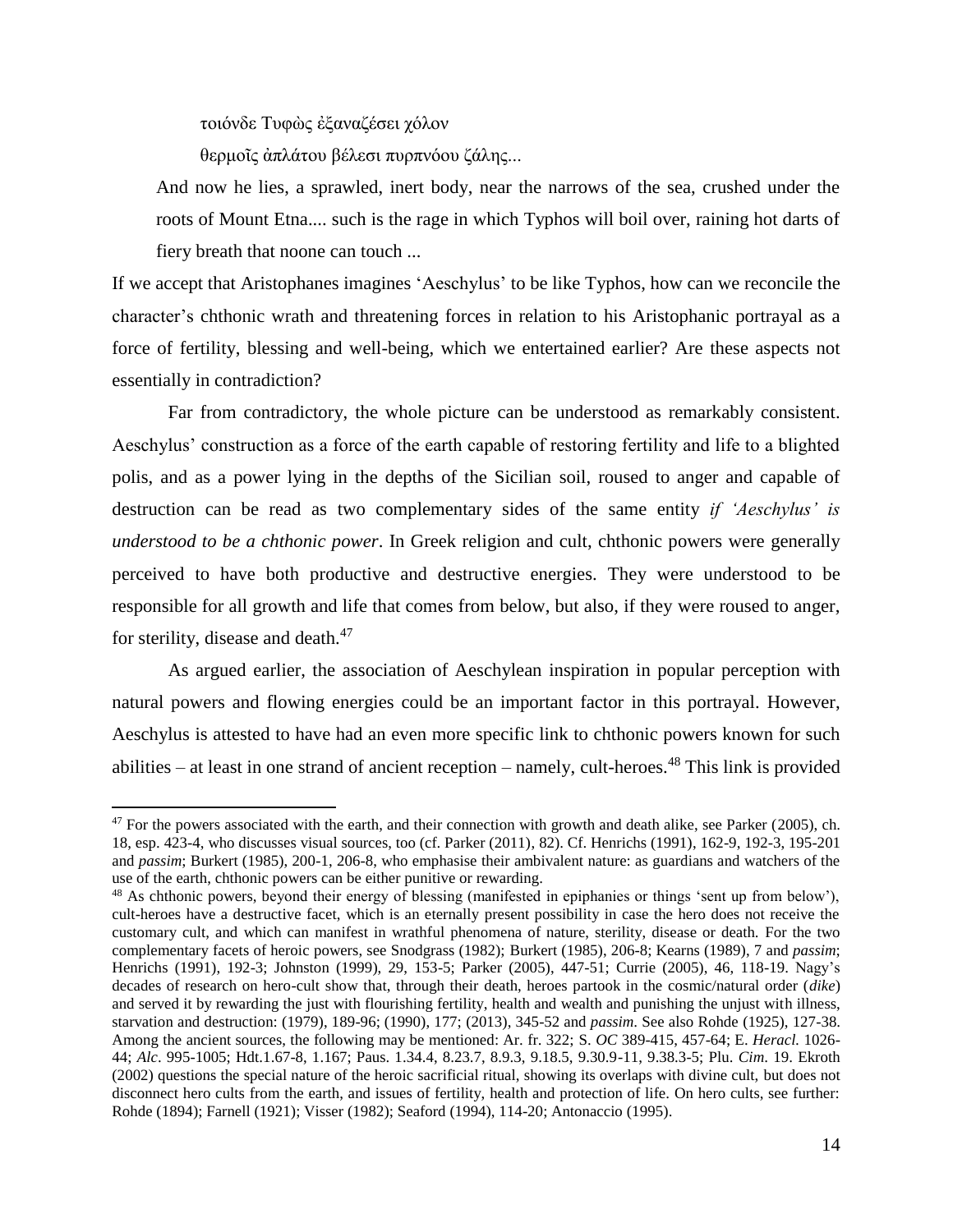by the *Life of Aeschylus* §10-11 testimony that I mentioned at the beginning of this paper. According to this testimony, soon after his death the poet was offered *enagismata* at his tomb, which suggests that he had a hero cult. The wording of the last sentence, in particular, suggests that after Aeschylus' death, his tomb in Gela, Sicily, became a site of formal cult, attracting regular pilgrimages by members of the tragic profession.<sup>49</sup>

> ἀποθανόντα δὲ Γελῷοι πολυτελῶς ἐν τοῖς δημοσίοις μνήμασι θάψαντες ἐτίμησαν μεγαλοπρεπῶς… εἰς τὸ μνῆμα δὲ φοιτῶντες ὅσοις ἐν τραγωιδίαις ἦν ὁ βίος ἐνήγιζόν τε καὶ τὰ δράματα ὑπεκρίνοντο.

> After his death, the citizens of Gela gave him a public burial and honoured him magnificently… and whoever was professionally involved in tragedy, when they visited his memorial, would offer sacrifices and perform his plays.

The historical validity of this testimony has met with strikingly different reactions from scholars, ranging from outright rejection to wholesome acceptance to silence.<sup>50</sup> However, the connection with Typhos that is suggested here through the evidence of *Frogs* opens up an alternative and more productive route to examine the validity of this testimony. The imagery of the gigantic body lying in the soil of Sicily, which Aristophanes evokes through the image of Typhos, accords perfectly with the ancient imagination of heroes as bodies of larger-than-life proportions lying in the soil of the locality which is connected with their worship.<sup>51</sup> Thus, by imagining 'Aeschylus' through the evocation of Typhon as a larger-than-life body that operates

<sup>49</sup> Cf. Wilson (2007) 356-71; Kowalzig (2008) 130; Poli-Palladini (2013) 285-96. For ἐναγίζειν and hero-cult, see Parker (2005) and Ekroth (2002) 74-128. Φοιτάω, 'to visit regularly/repeatedly', suggests the existence of a regularly organised (annual?) festival, as Kowalzig *ibid.* rightly suggests.

<sup>&</sup>lt;sup>50</sup> An outright skeptical view has been expressed by many scholars who work on biographical traditions in antiquity and have endorsed Lefkowitz' thesis about the provenance of poetic biographies (1981, second edn 2012): e.g. Kimmel-Clauzet (2013); Kivilo (2010), 222-3; Pelliccia (2009); Burnett (1983) 18-19. Contra Currie (2005), 129- 30; Clay (2004). Hendrickson (2013) and Pelling (2002), 143-170 adopt a nuanced position on the value of ancient biographies. Many studies of Aeschylus' biography and early reception do not discuss the *Life* account at all: e.g. Hanink and Uhlig (2016); Sommerstein (2010<sup>2</sup>); Herington (1967). Cf. Sommerstein (2008), xvii-xviii; Rosenmeyer (1982), 376, Guardì (1990); Griffith (1978); Culasso Gastaldi (1979). On the other side of the spectrum, some scholars have accepted the testimony about Aeschylus' cult as essentially reliable: Clay (2004), 3, 81, 95; Wilson (2007); Kowalzig (2008); Poli-Palladini (2013), 285-96. Corroborating evidence in this case should probably include the huge popularity of myths from Aeschylean dramas on tragedy-related vase-painting in Sicily especially. This suggests that Aeschylus was prized in 5th-4th c. Sicily in a way that he was not in Athens. See Kossatz-Deissman (1979); Taplin (2007); Nervegna (2014) 172-6. (I thank Eric Csapo for this last observation.)

 $51$  The locus classicus for the imagination of cult heroes as of larger than life size is Herodotus 1.68.3, which talks about Orestes' enormous remains. Cf. Hdt. 2.91.3 and 4.82. Phlegon of Tralles (*FGrHist* 257 F 36 11-19) collects data on gigantic bones. See also Ekroth (2007), 110.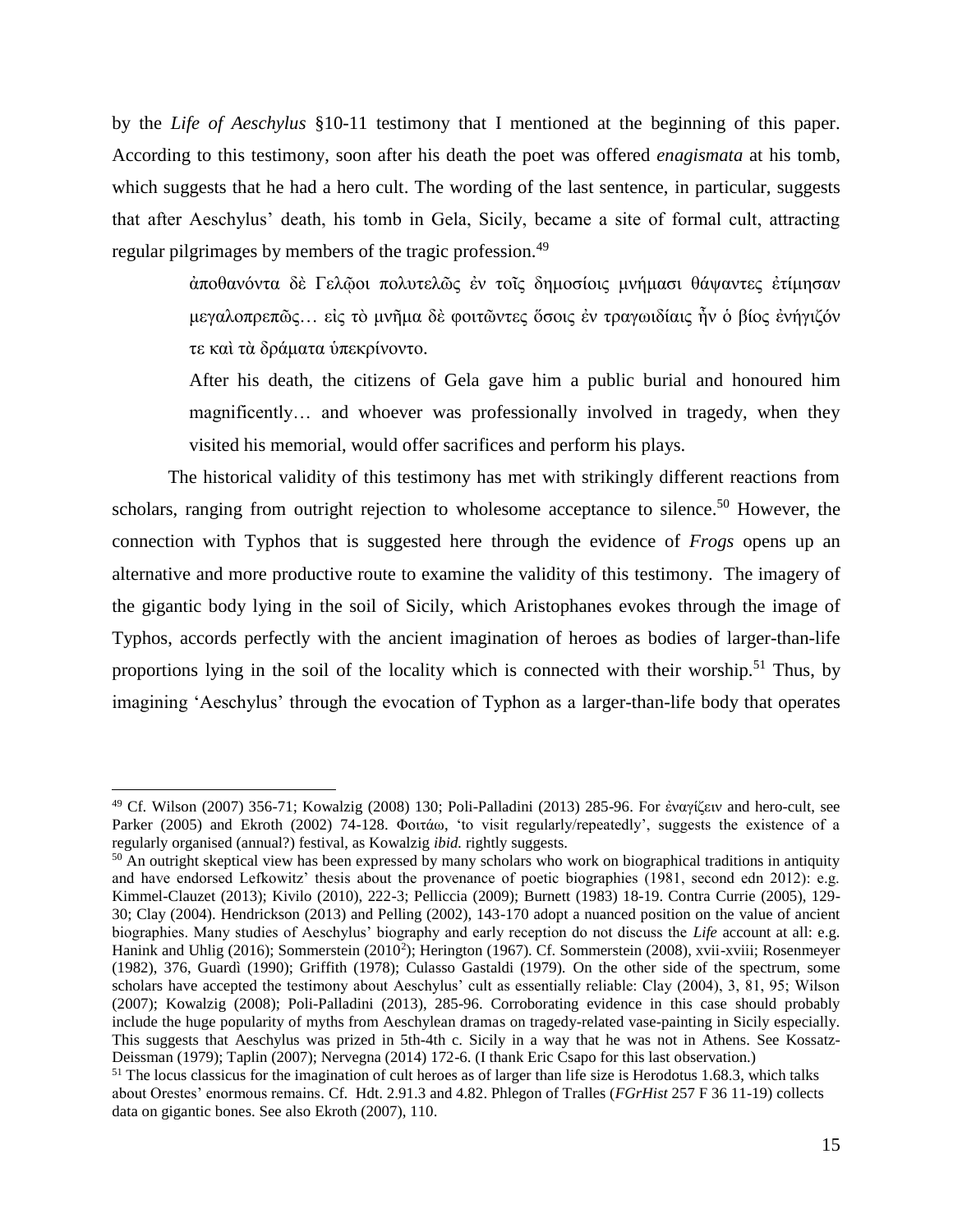from the depths of the Sicilian earth in both benevolent and destructive ways, I believe that Aristophanes engages creatively with the fact that the poet had a hero-cult in Sicily.

The hypothesis that Aristophanes' evokes Aeschylus' hero cult in *Frogs* also accords with the fact that cult-heroes were imagined as essentially, and powerfully, active in their place of burial. Narratives from across antiquity report cult heroes causing illnesses or disasters, blessing the land with abundant vegetation, emanating knowledge – oracular or otherwise – or mysteriously blocking an enemy's attack. <sup>52</sup> Aeschylus' representation by Aristophanes as the force that powers a volcano acquires special significance in this respect, also because it ties in with Aeschylus' poetic association with fertility: for, as was well understood already in antiquity, the consistency of the volcanic soil and the temperatures of the earth's depths are not only the source of potential destruction, but also of proverbial fertility.<sup>53</sup> Therefore, the volcanic power of Typhos contains brilliant potential to capture the double function of 'Aeschylus' as cult-hero.

Furthermore, Aeschylus had well-known associations with the volcano Etna, due to the commissioned composition and production of *Aetnaeae* in Syracuse in the 470s; these would have undoubtedly added strength to the connection between the poet and this awesome force of nature and would have constituted part of the poet's construction as a chthonic power. In fact, the *Aetnaeae* provides a particularly exciting link between Aeschylus and the volcano Etna. Scholars associate the play with a specific eruption in the 470s: this event was used by Hieron in order to evacuate Catana and refound it as Aetna*,* and the new foundation was then celebrated with Aeschylus' production of *Aetnaeae*. The play, moreover, engaged with imagery and cult connected with an associated volcanic phenomenon. This was the cult of the Palici, native Sicilian cult-heroes who were worshipped at the site of boiling craters or volcanic thermal springs, and imagined, as fr. 6 of Aeschylus' fragmentary play suggests, to perform exactly the motion of emerging from below:

τί δῆτ' ἐπ' αὐτοῖς ὄνομα θήσονται βροτοί;

σεμνούς Παλικούς Ζεὺς ἐφίεται καλεῖν.

ἦ καὶ Παλικῶν εὐλόγως μενεῖ φάτις;

l

 $52$  For a survey and analysis of various sources, see Visser (1982); cf. Nagy (1979) 189-96; Nagy (1990) 177; Aitken  $(2012)$ .

 $53$  For an ancient source in relation to Etna, see Strabo 6.2.3 'although the ash is an affliction at the time, it benefits the country in later times, for it renders it fertile and suited to the vine ...; further, the roots produced by the fields that have been covered with ash-dust make the sheep so fat ...'. For a modern analysis of volcanic soil properties, see Shoji, Nanzyo and Dahlgren (1994), esp. ch. 8.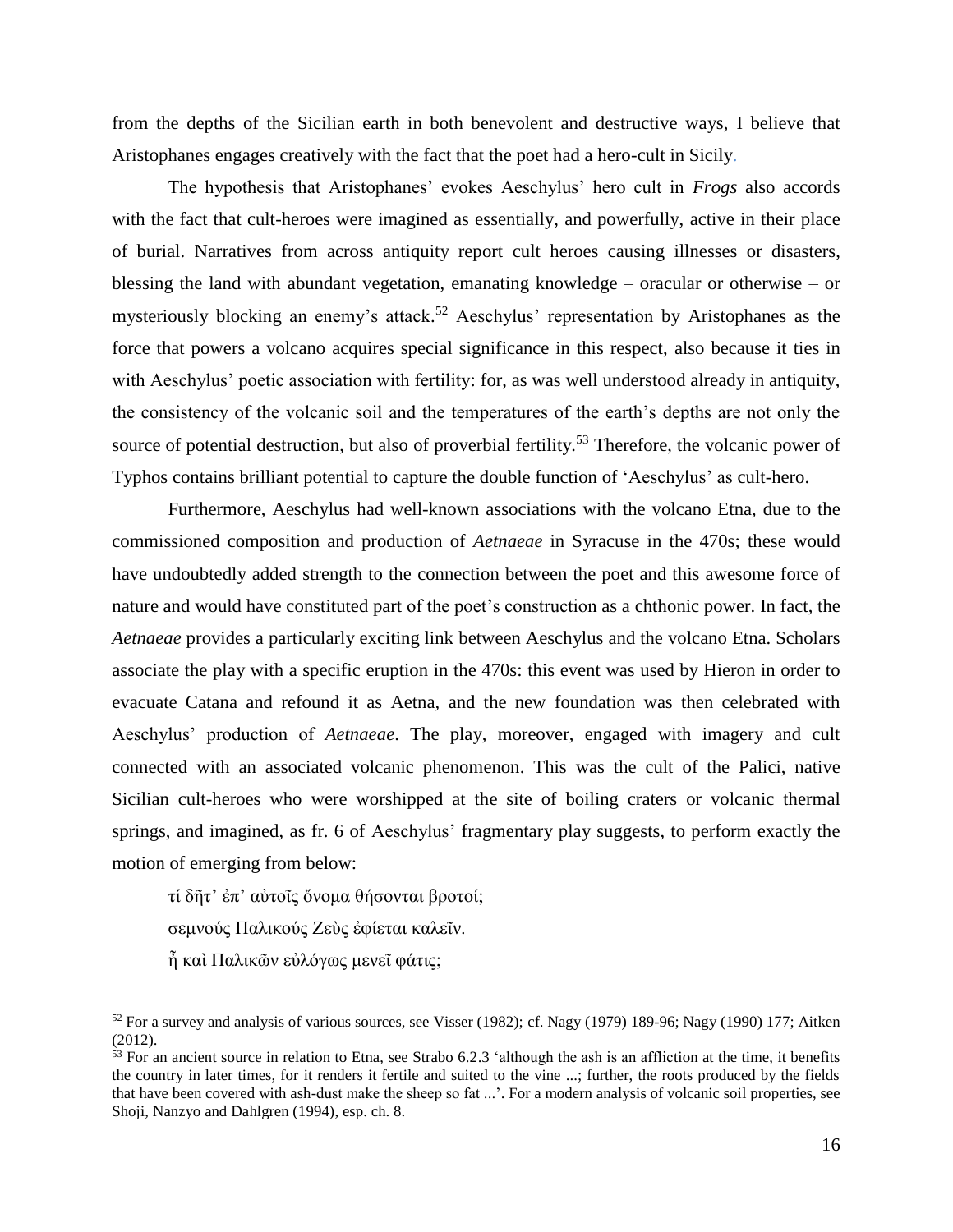πάλιν γὰρ ἵκουσ' ἐκ σκότου τοδ' εἰς φάος.

A. So what name will mortals give them? B. Zeus ordains that they be called the holy Palici. A. And will the name of Palici be appropriate and permanent? B. Yes, for they have come back from the darkness to this realm of light.<sup>54</sup>

This is not to suggest, of course, that Aeschylus' hero-cult in Gela (which I will proceed to explore below) was historically connected with the volcano by the Sicilians; rather, it suggests that, with help from Aeschylus' association with Etna through the commissioned production of *Aetnaeae*, the Aristophanic imagination visualized the tragedian as a chthonic power of both blessing and destruction (as heroes were understood to be)<sup>55</sup> that could be represented by Etna's volcanic power.

Furthermore, if the function of cult-heroes is considered in spatial terms, the representation of Aeschylus' ascending into the light in the finale of *Frogs* makes even better sense. It is arguable that a hero's epiphany might be imagined in terms of a 'motion from below', in other words, an *anodos*-motion. If 'Aeschylus' is imagined as 'lying' in the Sicilian earth, the successful effect of hero-cult may be imagined as an upwards movement, an epiphany or a resurrection, with results in promotion of fertility and protection of life. This is what 'Aeschylus' is expected to do in the finale of the *Frogs.* The final choral utterance, whereby it is hoped that the poet's *anodos* will bring blessings, end wars, protect the value of life and, above all, grant (artistic) fertility to Athens, is telling of the re-invigorating effect that the emergence of the poethero in his native land is imagined to bring:

πρῶτα μὲν εὐοδίαν ἀγαθὴν ἀπιόντι ποιητῇ ἐς φάος ὀρνυμένῳ δότε δαίμονες οἱ κατὰ γαίας, τῇ δὲ πόλει μεγάλων ἀγαθῶν ἀγαθὰς ἐπινοίας. πάγχυ γὰρ ἐκ μεγάλων ἀχέων παυσαίμεθ᾽ ἂν οὕτως ἀργαλέων τ᾽ ἐν ὅπλοις ξυνόδων. Κλεοφῶν δὲ μαχέσθω

<sup>54</sup> For Aeschylus' *Aetnaeae,* see most recently Poli-Palladini (2001), who reviews earlier scholarship; for the role of the Palici in the play, see *ibid.,* 292-5, 302-6 and 319-21; for the earth-cult of Palici generally, see Croon (1952).

<sup>55</sup> See above, n. 48. Some scholarship emphasises the socio-political function of hero cults, whether in regards to the élite, the individual, or the community (Brelich (1958); Bérard (1982); Seaford (1994), 110-14; 180-8; Currie (2005). This, however, should not obscure an essential facet of hero cults, namely that they were also believed to promote well-being, prosperity, fertility and health in repayment for the tribute they received, especially in the form of the fertility of plants, humans and animals and the preservation of life by offering healing and protection during war. Heroes could also be angered and send up harmful gifts.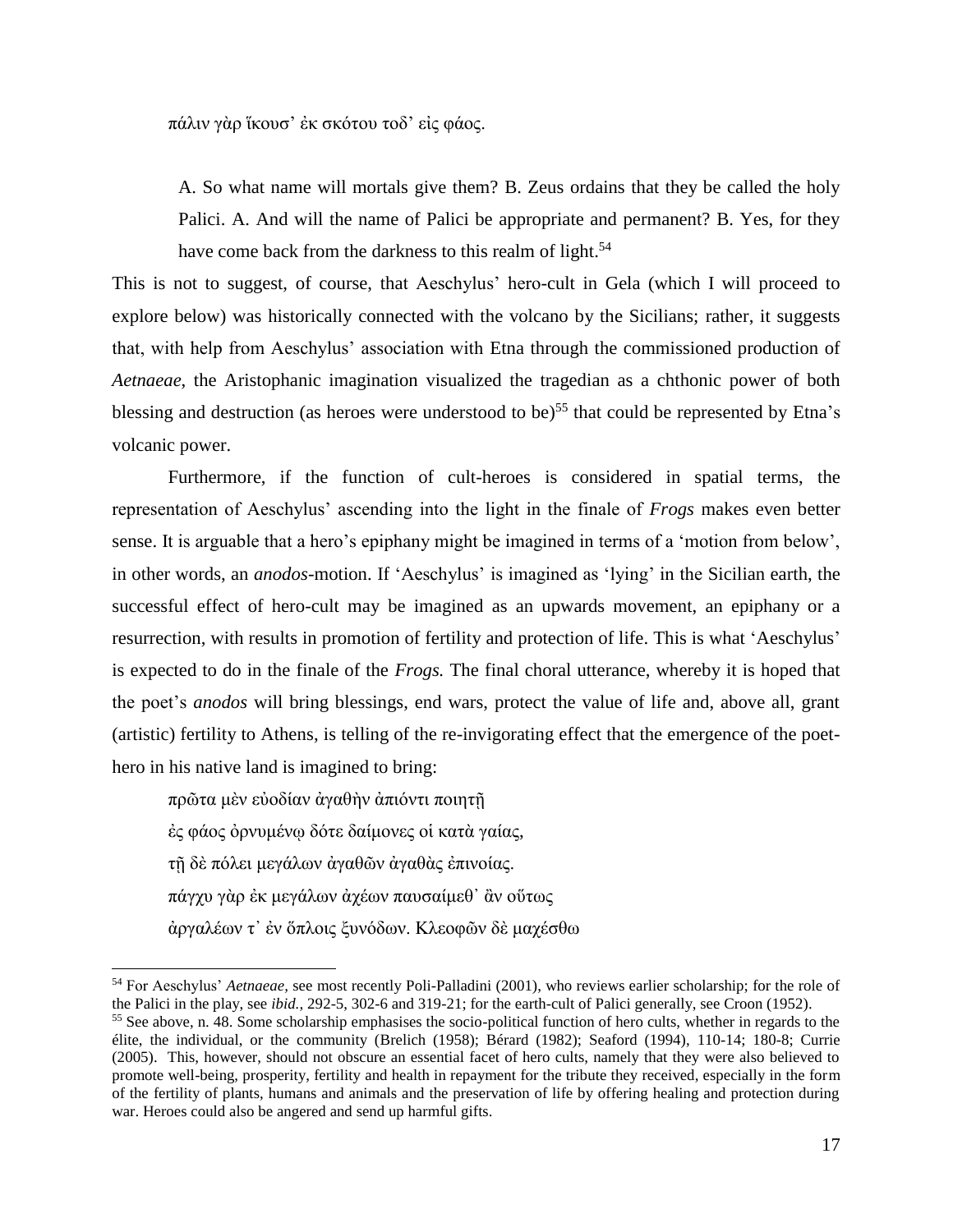κἄλλος ὁ βουλόμενος τούτων πατρίοις ἐν ἀρούραις. (*Frogs* 1528-33)

First, you gods below earth, grant to the departing poet a fine journey as he ascends to the sunlight, and to the city grant fine ideas that will bring fine blessings. For that way, we may have an end of great griefs and painful encounters in arms. Let Cleophon do the fighting, and any of those others who wants to fight on his native soil!<sup>56</sup>

We should not miss the Aristophanic twist, however: in the *Frogs,* the hero 'Aeschylus' is not shown to rise in the locale of his burial, the 'grain-bearing Gela' of Sicily (as his posthumous epigram cited by the *Life*, l. 2, puts it). He rises in Athens, his native land. This is the land whose fertility he is expected to restore. This observation has further implications regarding the poet's posthumous reception, and connects it with some significant, but often overlooked, dimensions of dramatic festivals both in Sicily and in Athens: their connections with earth and fertility cults.

## **The Competition for 'Aeschylus' Blessings. Theatre and Earth cults.**

By representing the poet as a cult-hero enacting an *anodos*-epiphany in the land of Athens, the *Frogs* re-appropriates 'Aeschylus' and makes him into the property of the Athenians. Undoubtedly, this Aristophanic twist reflects Athenian competitiveness towards the Sicilians who had claimed him through his burial and cult. This provides significant supporting evidence to the validity of the *Life* testimony, which we can now appreciate in a more secure light. For if, as *Frogs* suggests, Aeschylus was posthumously perceived by Athenian audiences as cult-hero, it is significantly more likely that he actually was. Corroborating evidence for the historical validity of the *Life* testimony is also provided by recent research on the cults of other dramatic poets, especially Sophocles and Euripides. Indeed, in recent years, the evidence which has been accumulating about the tragedians' hero-cults suggests that all three canonical tragic poets enjoyed a hero cult by the end of the fifth century.<sup>57</sup>

l

<sup>56</sup> Lada-Richards' book (1999), 327-9 closes with the insight that Aeschylus' address at *Ran*. 1526-33 foreshadows his heroization, but does not relate this to any historical account. Cf. Poli-Palladini (2013), 308-16, who finds many elements suggestive of Aeschylus' heroisation in the *Frogs*, but does not consider the ode that likens 'Aeschylus' to the Typhos.

<sup>57</sup> For Sophocles' hero-cult in Athens as *Dexion* in relation to the cult of Asclepius, see below, p. 0000 and n. 73. For Euripides' hero-cult in Salamis, see *SEG* 47, 282; Gell. 15.20.5. See also Lolos (2013), (2003), (2000).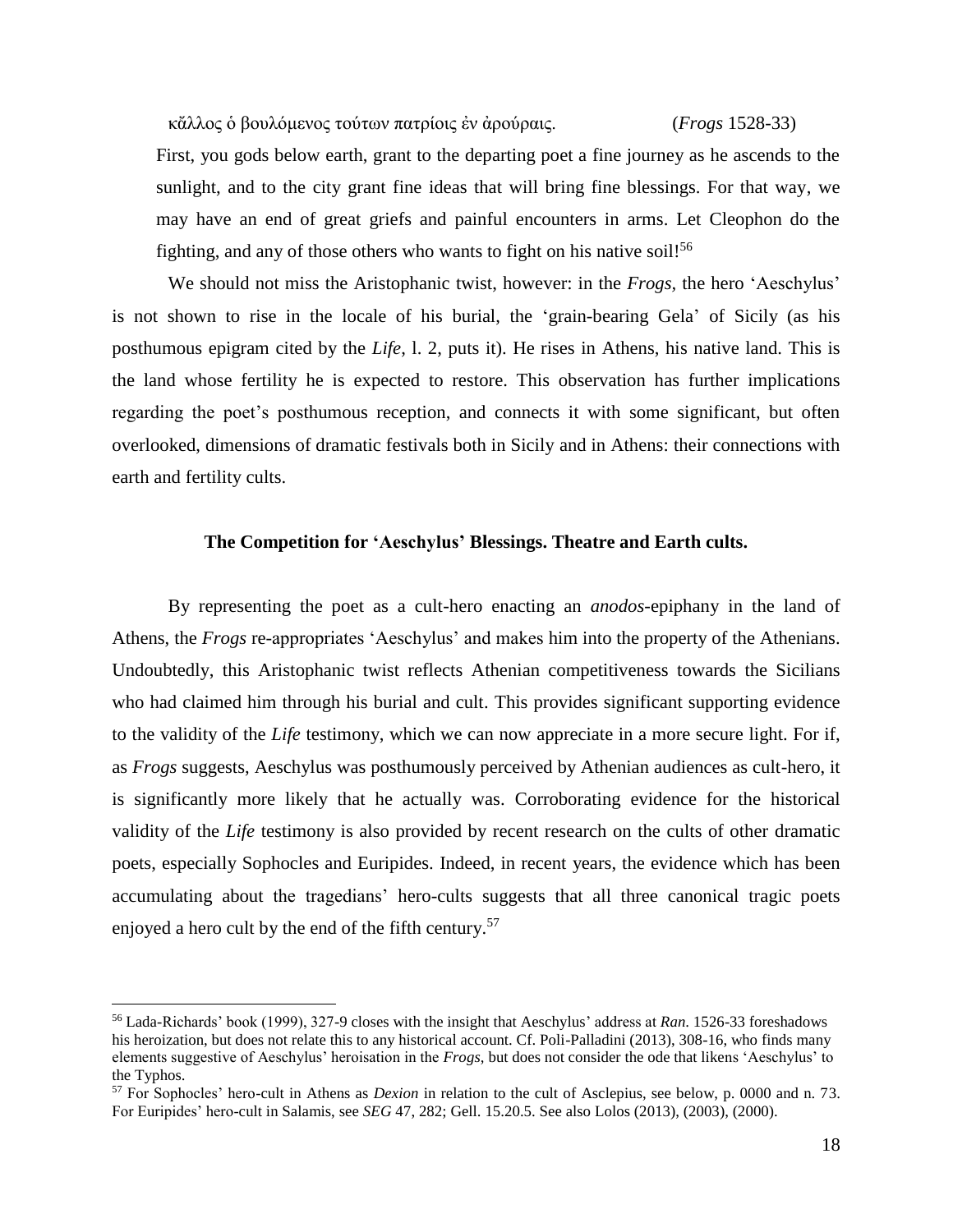Competitiveness may also be traced in the representation of the poet in the *Frogs* finale specifically as a force of blessing. In contrast to 'Aeschylus'' earlier construction as a wrathful 'power below' threatening to strike from the depths of the Sicilian earth (*Frogs* 814-29), the final image that *Frogs* leaves about the poet is that of a benevolent power. The very last words of the play, 'πατρίοις ἐν ἀρούραις' 'on his native soil,' show that the resurrection of Aeschylean poetry is perceived as potentially beneficial not just narrowly on the level of politics, but also on the level of the general wellbeing of land and people. Thus, although the land of Sicily did become a second homeland for the poet in the last years of his life and housed his remains, ultimately – Aristophanes seems to suggest – it would be the land of Athens that would benefit from his status as hero.

This turns me to the final part of this paper: how should we read the emerging conclusion that the honours apprortioned to a poet like Aeschylus would extend beyond artistic benefits into seemingly unrelated areas, such as fertility and well-being of land and people?

From a modern perspective, the connection between performance of poetry and chthonic cults seems remote, especially as we are used to thinking of theatrical festivals and the patronage of Dionysus in connection to civic cult.<sup>58</sup> However, an unprejudiced examination of the evidence suggests links which cannot be easily ignored. It has long been observed that in Sicily the spaces that hosted theatrical performances were almost uniformly connected with chthonic cults. The cult of Demeter and Persephone, but also those of other deities with a chthonic character, like the Nymphs, Pan and the dead, figure prominently in the island's theatrical sites. The most striking example is the ancient theatre of Syracuse where the cults of Demeter and Persephone are richly attested from the second quarter of the fifth century, as is the cult of the Nymphs;<sup>59</sup> the same phenomenon is also attested in Akragas, Heloros, Monte Iato, Morgantina and Akrai (albeit our earliest evidence for these theatres is not as early as for Syracuse).<sup>60</sup> Furthermore, as we are often reminded, the patron gods and recipients of drama in Sicily are primarily Demeter and Kore. Hinz, Kowalzig, and other scholars have plausibly argued for a strong connection between the spread of the theatre, the promotion of the cults of the two goddesses, the heavily promoted

<sup>&</sup>lt;sup>58</sup> Responding to a school of thought which seemed to claim that tragedy has nothing to do with Dionysus (e.g. Taplin (1978), 162) the scholars contributing to the celebrated '*Nothing to do with Dionysus?*' volume argued for a variety of civic functions in connection with the god. The scholarship on the topic has not abated since.

<sup>59</sup> Hinz (1998), 100-2; Todisco (2002), 29, 184-86; Wilson (2007), 354; Kowalzig (2008) 131-2.

<sup>60</sup> Hinz (1998) 55-69; Todisco (2002), 29, 168, 169, 172, 175, 178, 181; Wilson (2007), 354; Kowalzig (2008) 131- 2; MacLachlan (2012); Csapo and Wilson (2015) 331, 339, 383. Wilson (2007) n. 15 notes that 'to these we may add the *Thesmophorion* by the recently excavated theatre in Cyrene.'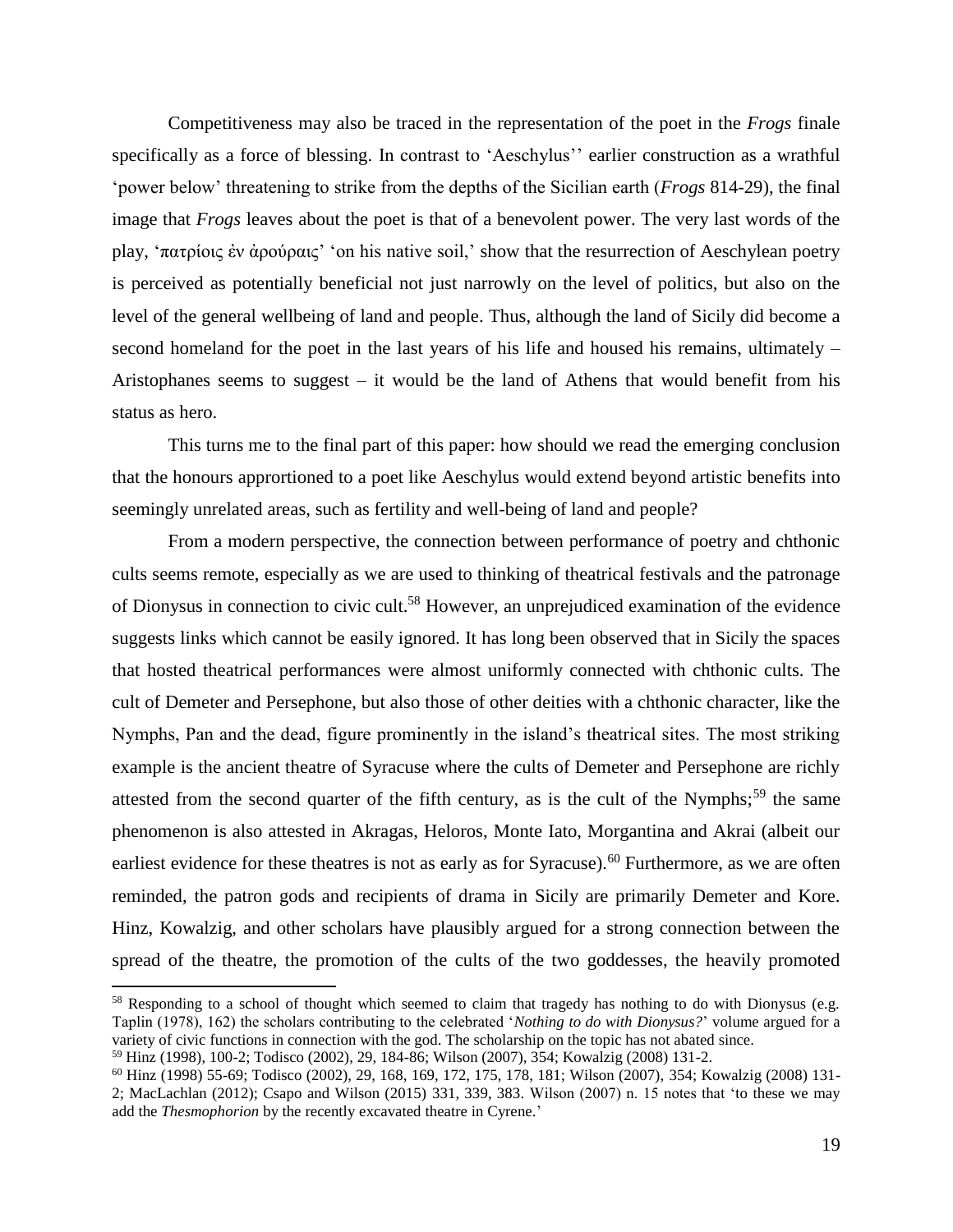Sicilian ideology of being the 'bread-basket' of the Mediterranean, and the agricultural policies of the Deinomenid tyrants (and of subsequent states later on).<sup>61</sup>

These observations do not only apply to a Sicilian context. Sources for the performance of poetry in mainland Greece show considerable evidence for the connection between performance and chthonic/fertility cults, or cults which promote the well-being and prosperity of land and people. It has of course long gone out of fashion to talk about the fertility functions, or even origins, of the festivals which hosted dramatic performances in Attica, namely the Great Dionysia, the Lenaia and the Dionysia in the demes of Attica.<sup>62</sup> The burgeoning research into the civic functions, finances and overall organisation of the theatrical festivals has contributed enormously to the appreciation of their civic and secular dimensions, but has also suppressed other elements. However, the perception of these festivals by audiences that is attested in ancient sources – for example in comedies like *Acharnians* and  $Peace^{63}$  – suggests that we might be missing a significant part of the picture. The very connection of the agricultural calendar with the theatrical festival calendar is a fact that we cannot deny, and probably one that we have not explored to the same depth as we have explored the connection with civic business.<sup>64</sup> The recent interest in the deme theatres of Attica has, paradoxically, made more palpable the connection – in terms of physical proximity, but also convergence of occasion – between performance spaces and fertility cults. The theatres in Eleusis and Thorikos, which hosted vibrant performance festivals in the fifth century BC, were adjacent and prominently connected to chthonic cult-sites: the former, with its likely location on the south side of the Eleusis acropolis,<sup>65</sup> was spatially connected with the most famous site of the cult of Demeter and Persephone in the Greek world; and the latter with the cult of the dead over the necropolis which is immediately adjacent to it and which remained in active use while performances were held there. Perhaps even more striking, one might say, is the fact that the silver mines, where the Thoricians extracted the silver

<sup>61</sup> Kowalzig (2008); Hinz (1998), 19-28.

 $62$  Cf. especially James (1961); Pickard-Cambridge (1968), 42-3. For the Rural Dionysia, the argument has recently been revived by Habash (1995) and Jones (2004), ch. 4.

<sup>63</sup> Both plays connect the dramatic festivals with the regeneration of life. For *Acharnians,* the agrarian ideals as core concerns of the Rural Dionysia and the connection of the phallic procession to the theatre, see Jones (2004), 125-7; 142-7 and Habash (1995). The connection of the dramatic festivals with well-being, fertility and prosperity is suggested by *Peace* 520-729, esp. 528-38. Overall, it is significant that the Trygaios, a character who embodies the theatre (cf. Hall 2006) accomplishes the *anodos* of the chthonic divinity Peace, which brings along fertility, wellbeing, wealth *and* the revival of the Dionysia.

<sup>&</sup>lt;sup>64</sup> One of the least known treatments is James (1961).

<sup>65</sup> See Wilson (forthcoming a).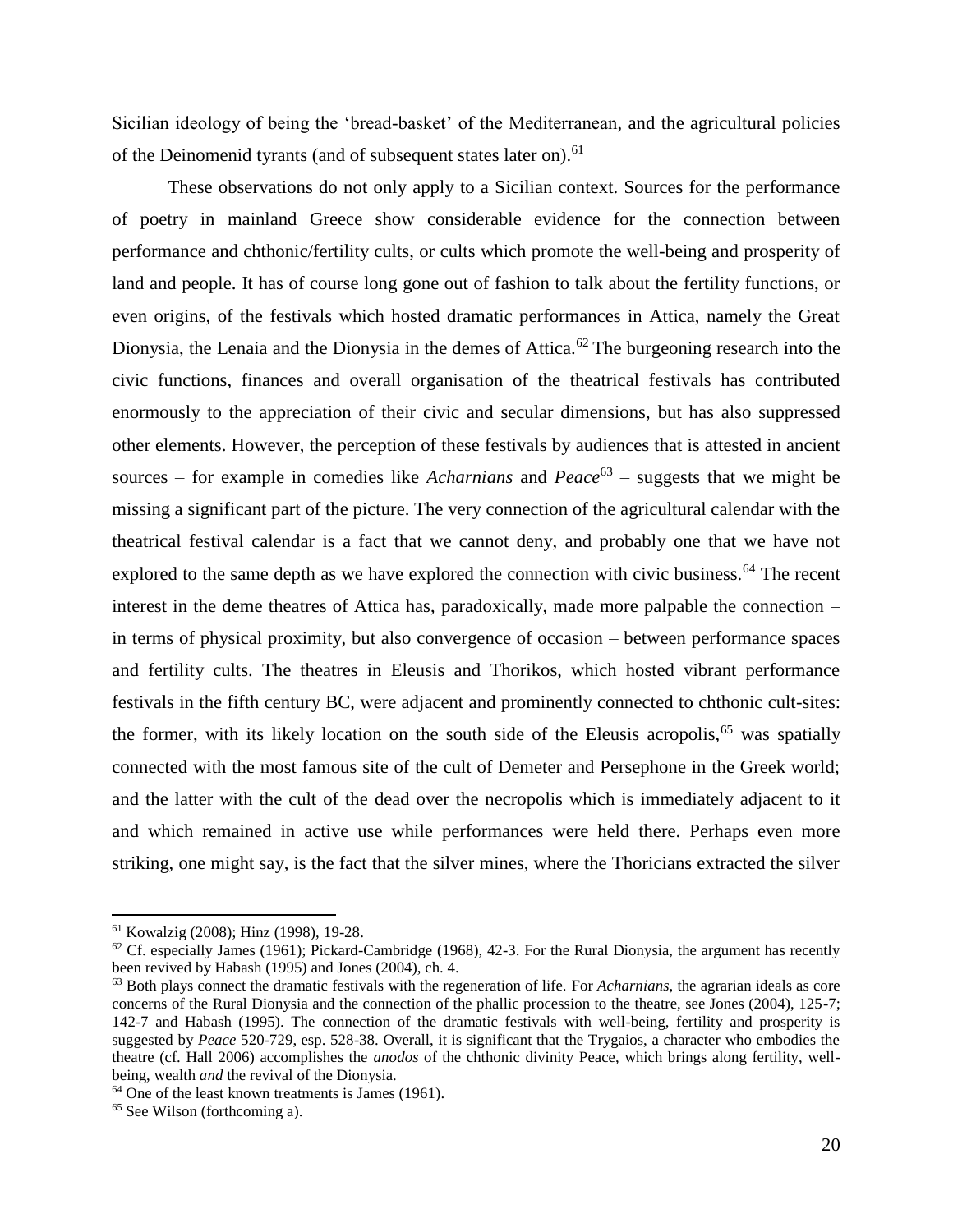from their earth, were immediately next to the theatre.<sup>66</sup> In the deme Ikarion, the theatre and festival were also attached to a prominent hero cult: the cult of Icarius, who was venerated for his reception of wine from the god, and worshipped for the cultivation of wine. The connection is suggested by the collocation of funds for the cult of Icarius on a stele with a decree dealing with the running of the local Dionysia, and dates at around  $450 \text{ BC}$ .<sup>67</sup>

Even the Great Dionysia cannot escape from fertility associations. Recently, Eric Csapo made a strong case for the connection of the *pompe* in the Great Dionysia with comic theatre.<sup>68</sup> The *pompē* has always been understood as a procession which celebrates Dionysus as one of the great life-bringing forces and which teems with symbols of fertility (although Csapo refrains from talking about the procession in these terms). The overlaps that Csapo points out between the outlook of the *pompē* with that of comedy are significant. However, perhaps the most revealing parallel for what has been observed here is the connection of the cult of Asclepius with the Athenian theatre, both in terms of space and in terms of occasion.<sup>69</sup> These suggest an understood connection between drama and other concerns which we*,* with our modern preconceptions, are not used to associating with drama, such as health and well-being. Mitchell-Boyask's book (2008) on the relationship between the cult of Asclepius and Athenian drama is one welcome recent development on the subject.

How may this contextualisation of earth cults and theatre help us envisage Aeschylus' own hero-cult? If we trust the *Life* testimony, we are entitled to imagining the organisation of a formal cult for the poet by the community of the Geloans; the account of the *Life* attests travelling, pilgrimage and *theoria* by Aeschylus' worshippers, and suggests the organisation of a dramatic festival in the poet's honour. As in all hero-cults, for the individuals and the community enacting their worship in this manner, the anticipated effects would have certainly extended beyond the ideology of the state. Effects as basic as protection, well-being and prosperity are always part of cult-hero worship, and the *Life* description of pilgrimage in honour of Aeschylus seems to inscribe the poet with the status of a patron of the tragic trade.<sup>70</sup>

There is another element which aligns Aeschylus with such concepts, intriguingly deriving from the way these were received already in the fifth century. More specifically, further

<sup>66</sup> See Wilson (forthcoming b).

 $67$  See Wilson (2015) and (forthcoming c).

<sup>68</sup> Csapo (2013).

<sup>69</sup> Mitchell-Boyask (2008), ch. 7.

<sup>70</sup> For cult-heroes as patrons of professionals, see Farnell (1921), 71-2, 87-90, 153, 219, 268; Kearns (1989), 36-43*.*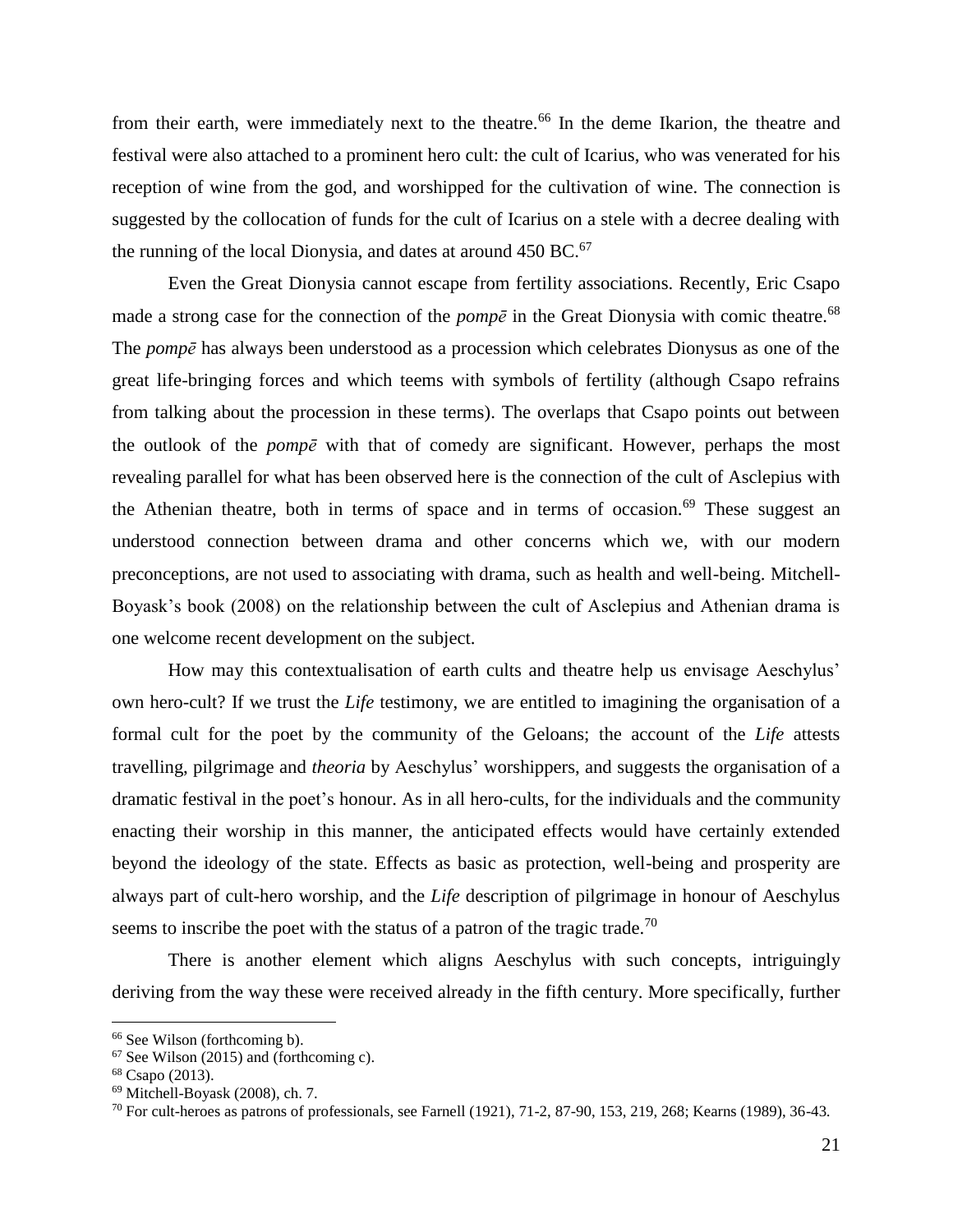evidence from Old comedy and, in particular, from Cratinus' *Plutoi* ('*Wealth-Gods'*)*,* suggests a fifth-century understanding of Aeschylus' preoccupation with the deep space of the earth, with chthonic powers and the imagination of those powers as generating blessings and potential destruction. Cratinus' comedy also suggests Aeschylus' understanding of chthonic powers, including the Erinyes and the Hesiodic *daimones plutodotai*, as guardians of the earth's resources and of the natural order. These observations can be corroborated through a study of space and natural imagery in Aeschylus.<sup>71</sup> Would the interest of the Aeschylean plays in the question of the human relationship with the earth and its resources, in combination with the prominence of deep spaces (the sea, caves, the earth's fertile and terrifying depths, the underworld), suggest a link between his works and his posthumous status as 'power below'? In the context of this volume, this case looks stronger than ever.

The case becomes even more compelling if we consider our evidence for Aeschylus' hero-cult alongside the evidence for cults of other poets. Beyond the tradition of Archilochus<sup>72</sup> and those of the poets that Montiglio and Hanink examine in this volume, the heroization of Sophocles as *Dexion* and its connection with his introduction of the cult of Asclepius might have deep links with the themes of disease and sterility reflected in his plays.<sup>73</sup> In fact, it has been argued that *Dexion,* the poet Sophocles in his heroic cult-status, was worshipped near the Asclepieion of Athens, and crucially, just over the theatre of Dionysus.<sup>74</sup>

Would Aeschylus' preoccupation with the awesome powers of the earth contribute to making him into a 'power below' in the minds of his audiences, both Sicilian and Athenian? The exact chronological relationship between the cult of Aeschylus in Sicily, the performance of his plays, his portrayal in Aristophanes' *Frogs*, and his association with Typhon and the volcano Etna may remain open for further input and discussion; what seems to me beyond doubt is the

<sup>&</sup>lt;sup>71</sup> See Bakola (2013), (2014) and (2016). These publications argue that Aeschylean tragedy reflects deeply on the space that hosts and sustains humanity and on how humanity relates back to this space. Certain concepts and images which are key and appear repeatedly, such as the concept of 'wealth' – wealth both generated by human activity but also natural wealth, including agricultural growth – and human life are conceptualised collectively as the earth's resources. Space in Aeschylus, in other words, is largely a generative space. What humans do with these resources, how they use and abuse them and how these uses and abuses affect the relationship between themselves and natural space are issues that capture the poet's reflections on the relationship between humans and cosmos, and lie at the very heart of Aeschylean tragedy.

 $72$  See above, p. 0000.

<sup>&</sup>lt;sup>73</sup> On Sophocles as hero in the fifth century, see Clay (2004), 78-79 and for the sources, 151-2. See also Currie (2005), 5, 182. Contra Lefkowitz (1981), 84 ~ (2012) 84-6; Connolly (1998).

<sup>74</sup> Walter (1953); Beschi (1967/8). Furthermore, it is worth noting that only are the sanctuaries of Asclepius and Dionysus contiguous, but so are their festivals, the Asclepieia and the City Dionysia: see Parke (1977) 64; Mitchell-Boyask (2008), ch. 7.